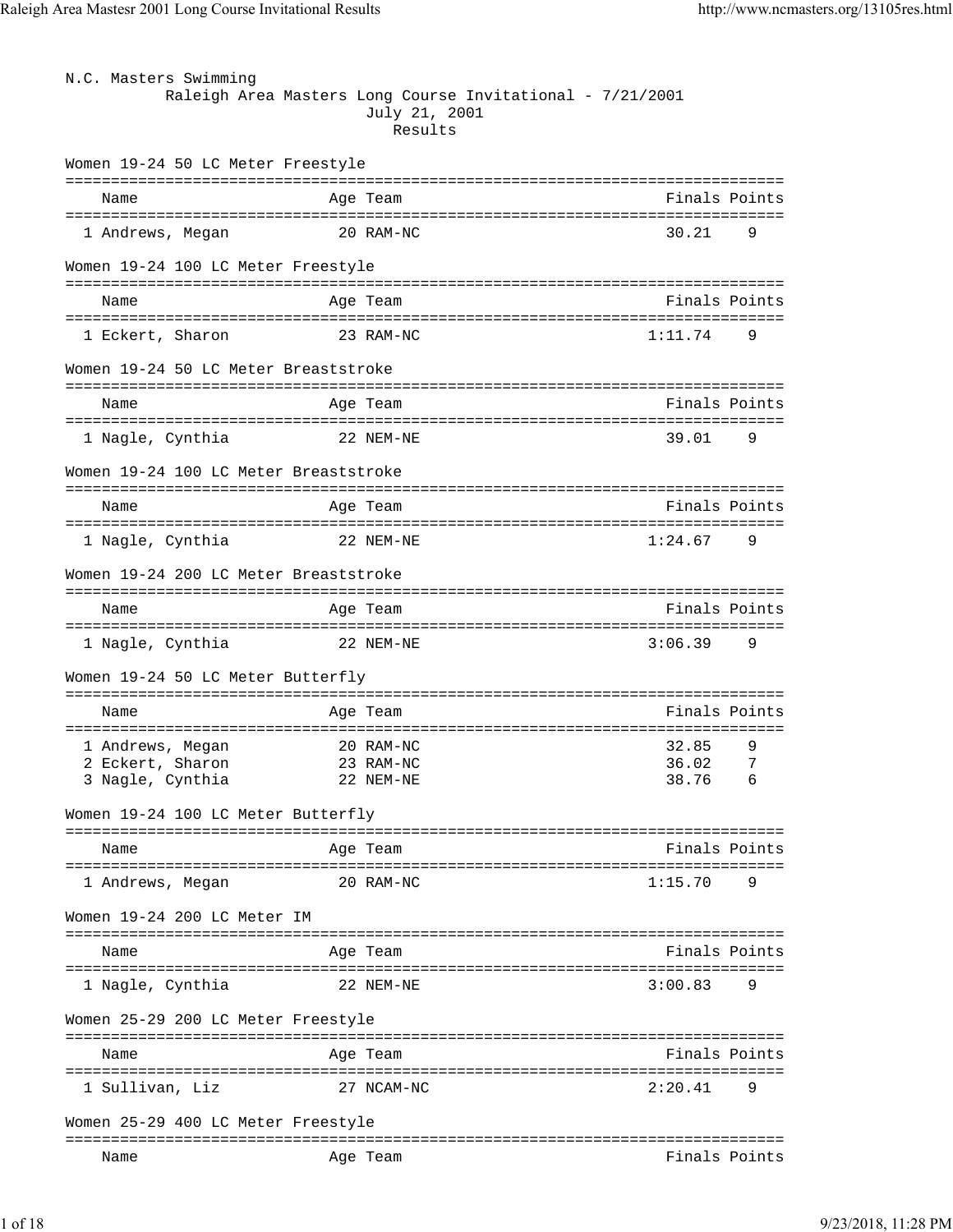| 1 Sullivan, Liz                                      | 27 NCAM-NC              | 4:53.61                | 9                   |
|------------------------------------------------------|-------------------------|------------------------|---------------------|
| Women 25-29 50 LC Meter Backstroke                   |                         |                        |                     |
| Name                                                 | Age Team                | Finals Points          |                     |
| 1 Tello, Adrienne<br>2 Sandberg, Janette             | 27 RAM-NC<br>27 CSM-NC  | 36.48<br>53.23         | 9<br>$\overline{7}$ |
| Women 25-29 100 LC Meter Backstroke                  |                         |                        |                     |
| Name                                                 | Age Team                | Finals Points          |                     |
| 1 Sullivan, Liz<br>2 Tello, Adrienne                 | 27 NCAM-NC<br>27 RAM-NC | 1:15.59<br>1:24.00     | 9<br>$\overline{7}$ |
| Women 25-29 200 LC Meter Backstroke                  |                         |                        |                     |
| Name                                                 | Age Team                | Finals Points          |                     |
| 27 NCAM-NC<br>1 Sullivan, Liz                        |                         | 2:38.83                | 9                   |
| Women 25-29 50 LC Meter Breaststroke                 |                         |                        |                     |
| Name                                                 | Age Team                | Finals Points          |                     |
| 1 Sandberg, Janette                                  | 27 CSM-NC               | 55.12                  | 9                   |
| Women 25-29 100 LC Meter Breaststroke                |                         |                        |                     |
|                                                      |                         | Finals Points          |                     |
| Name                                                 | Age Team                |                        |                     |
| 1 Frawley, Tabitha 27 VMST-VA<br>2 Sandberg, Janette | 27 CSM-NC               | 1:31.92<br>$1:56.26$ 7 | 9                   |
| Women 25-29 200 LC Meter Breaststroke                |                         |                        |                     |
| Name                                                 | Age Team                | Finals Points          |                     |
|                                                      |                         | 3:18.75                | Q                   |
|                                                      |                         |                        |                     |
| Women 25-29 50 LC Meter Butterfly                    |                         |                        |                     |
| Name                                                 | Age Team                | Finals Points          |                     |
| 1 Sandberg, Janette                                  | 27 CSM-NC               | 54.27                  | 9                   |
| Women 25-29 100 LC Meter Butterfly                   |                         |                        |                     |
| Name                                                 | Age Team                | Finals Points          |                     |
|                                                      |                         |                        |                     |
| 1 Frawley, Tabitha                                   | 27 VMST-VA              | $1:24.76$ 9            |                     |
| Women 25-29 200 LC Meter IM                          |                         |                        |                     |
| Name                                                 | Age Team                | Finals Points          |                     |
| 1 Sullivan, Liz<br>2 Frawley, Tabitha 27 VMST-VA     | 27 NCAM-NC              | 2:37.95<br>2:56.38 7   | 9                   |
| Women 25-29 400 LC Meter IM                          |                         |                        |                     |
| Name                                                 | Age Team                | Finals Points          |                     |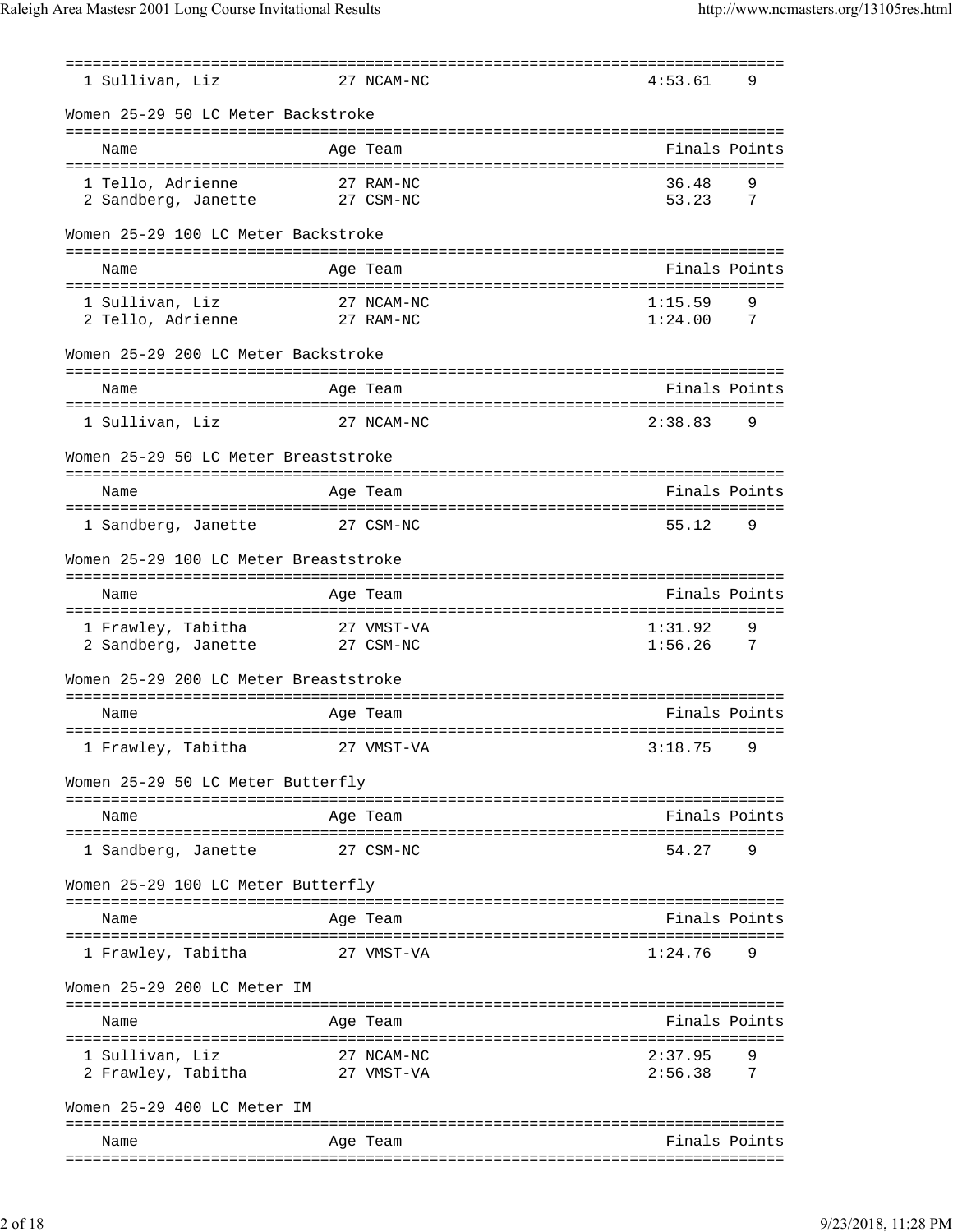| 1 Frawley, Tabitha                         | 27 VMST-VA                   | 6:18.74<br>9                                 |
|--------------------------------------------|------------------------------|----------------------------------------------|
| Women 30-34 50 LC Meter Freestyle          |                              |                                              |
| Name                                       | Age Team                     | Finals Points                                |
| 1 Szott, Margaret                          | 32 TMS-NC                    | 34.00<br>9                                   |
| Women 30-34 100 LC Meter Freestyle         |                              |                                              |
| Name                                       | Age Team                     | Finals Points                                |
| 1 Williams, Heidi                          | 32 NCAM-NC                   | 1:08.84<br>9                                 |
| 2 Szott, Margaret 32 TMS-NC                |                              | $1:14.64$ 7                                  |
| Women 30-34 200 LC Meter Freestyle         |                              |                                              |
| Name                                       | Age Team                     | Finals Points                                |
| 1 Williams, Heidi                          | 32 NCAM-NC                   | 2:28.49<br>9                                 |
| 2 Duval, Michelle                          | 32 RAM-NC                    | $2:50.55$ 7                                  |
| Women 30-34 400 LC Meter Freestyle         |                              |                                              |
| Name                                       | Age Team                     | Finals Points                                |
| 1 Williams, Heidi                          | 32 NCAM-NC                   | 5:10.73<br>9                                 |
| 2 Duval, Michelle                          | 32 RAM-NC                    | 5:58.82<br>$\overline{7}$                    |
| Women 30-34 1500 LC Meter Freestyle        |                              |                                              |
| Name                                       | Age Team                     | Finals Points                                |
| 1 Williams, Heidi 32 NCAM-NC               |                              | 20:28.62<br>9                                |
| 2 Duval, Michelle                          | 32 RAM-NC                    | 23:20.06<br>$\overline{7}$                   |
| Women 30-34 50 LC Meter Backstroke         |                              |                                              |
| Name                                       | Age Team                     | Finals Points                                |
| 1 Szott, Margaret                          | 32 TMS-NC                    | 41.80<br>9                                   |
| Women 30-34 100 LC Meter Backstroke        |                              |                                              |
| ------------------------------<br>Name     | Aqe Team                     | Finals Points                                |
| =======================<br>1 Demilia, Mary | =============<br>30 RAM-NC   | 1:23.56                                      |
| 2 Szott, Margaret                          | 32 TMS-NC                    | 1:30.17<br>7                                 |
| Women 30-34 100 LC Meter Breaststroke      |                              |                                              |
| Name                                       | Age Team                     | Finals Points                                |
| 1 Demilia, Mary                            | 30 RAM-NC                    | 1:28.51<br>9                                 |
| Women 30-34 50 LC Meter Butterfly          |                              |                                              |
| Name                                       | ================<br>Age Team | ===========================<br>Finals Points |
| -----------------<br>1 Szott, Margaret     | -------------<br>32 TMS-NC   | 41.37<br>9                                   |
| Women 30-34 100 LC Meter Butterfly         |                              |                                              |
| Name                                       | Age Team                     | Finals Points                                |
|                                            |                              |                                              |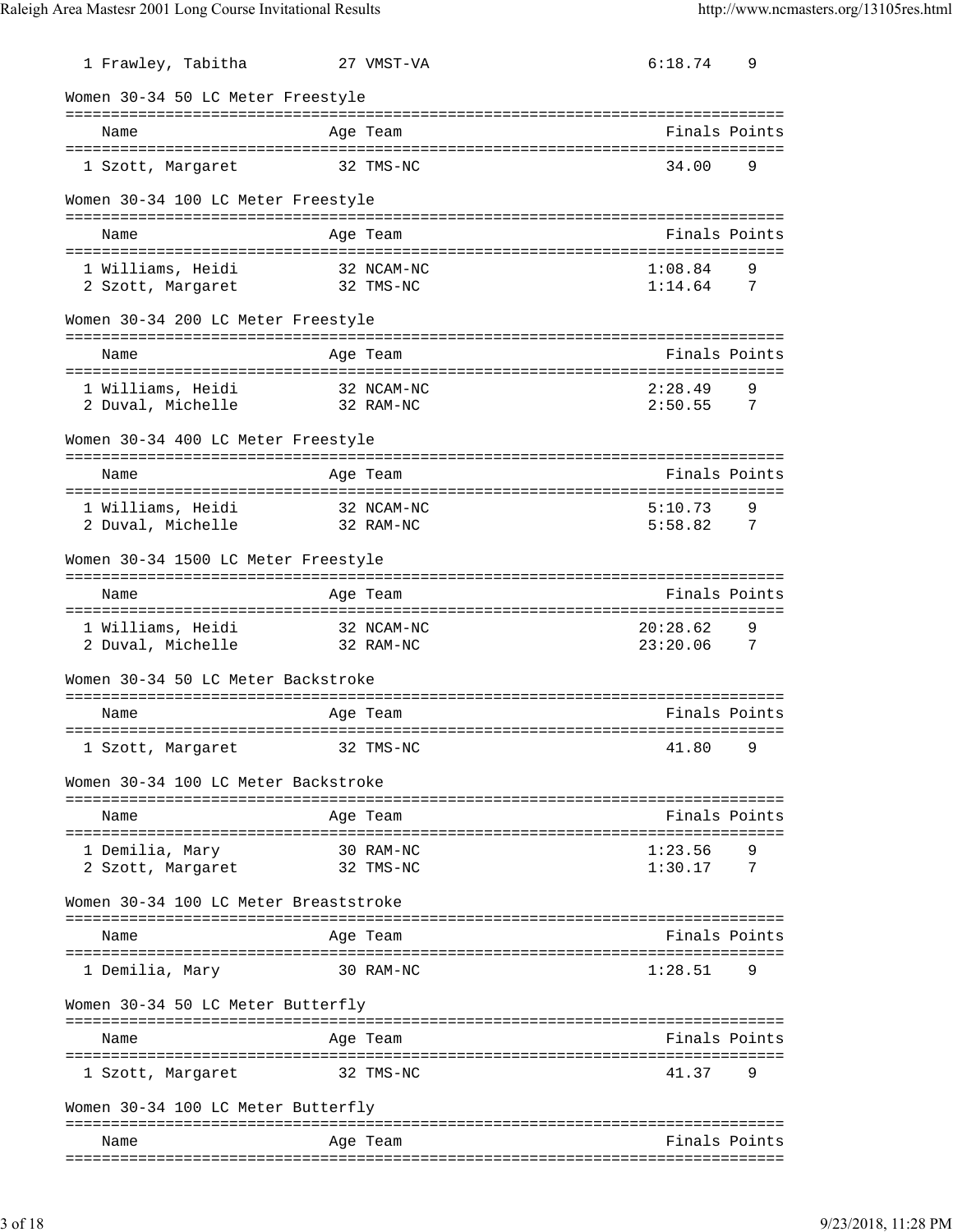| 1 Demilia, Mary                       | 30 RAM-NC                 | 1:15.54<br>9                                   |
|---------------------------------------|---------------------------|------------------------------------------------|
| Women 30-34 200 LC Meter IM           |                           |                                                |
| Name                                  | Age Team                  | Finals Points                                  |
| 1 Demilia, Mary                       | 30 RAM-NC                 | 2:47.31<br>9                                   |
| Women 35-39 50 LC Meter Freestyle     |                           |                                                |
| Name                                  | Age Team                  | Finals Points                                  |
| 1 Geiss, Angelique                    | 36 NCAM-NC                | 32.41<br>9                                     |
| 2 Coneys, Suzanne<br>3 Nagem, Maria   | 36 CSM-NC<br>39 CSM-NC    | 32.65<br>-7<br>40.32<br>6                      |
| Women 35-39 100 LC Meter Freestyle    |                           |                                                |
| Name                                  | Age Team                  | Finals Points                                  |
| 1 Coneys, Suzanne                     | 36 CSM-NC                 | 1:14.43<br>9                                   |
| 2 Nagem, Maria                        | 39 CSM-NC                 | 1:33.73<br>$\overline{7}$                      |
| Women 35-39 200 LC Meter Freestyle    |                           |                                                |
| Name                                  | Age Team                  | Finals Points                                  |
| 1 Coneys, Suzanne                     | 36 CSM-NC                 | 2:46.52<br>9                                   |
| 2 Nagem, Maria                        | 39 CSM-NC                 | 3:28.27<br>$\overline{7}$                      |
| Women 35-39 400 LC Meter Freestyle    |                           |                                                |
| Name                                  | Age Team                  | Finals Points                                  |
| 1 Coneys, Suzanne                     | 36 CSM-NC                 | 5:59.20<br>9                                   |
| Women 35-39 50 LC Meter Backstroke    |                           |                                                |
| Name                                  | Age Team                  | Finals Points                                  |
| 1 Geiss, Angelique                    | 36 NCAM-NC                | 39.60<br>9                                     |
| Women 35-39 50 LC Meter Breaststroke  |                           |                                                |
| Name                                  | Age Team                  | Finals Points                                  |
| =========================             | :==========<br>36 NCAM-NC | =====================================<br>43.27 |
| 1 Geiss, Angelique<br>2 Nagem, Maria  | 39 CSM-NC                 | 9<br>55.07<br>7                                |
| Women 35-39 100 LC Meter Breaststroke |                           |                                                |
| Name                                  | Age Team                  | Finals Points                                  |
| 1 Geiss, Angelique                    | 36 NCAM-NC                | 1:37.00<br>9                                   |
| Women 35-39 50 LC Meter Butterfly     |                           |                                                |
| Name                                  | Age Team                  | Finals Points                                  |
|                                       | ==========                | =================                              |
| 1 Coneys, Suzanne<br>2 Nagem, Maria   | 36 CSM-NC<br>39 CSM-NC    | 38.45<br>9<br>41.19<br>7                       |
| Women 40-44 50 LC Meter Freestyle     |                           | ========================                       |
| Name                                  | Age Team                  | Finals Points                                  |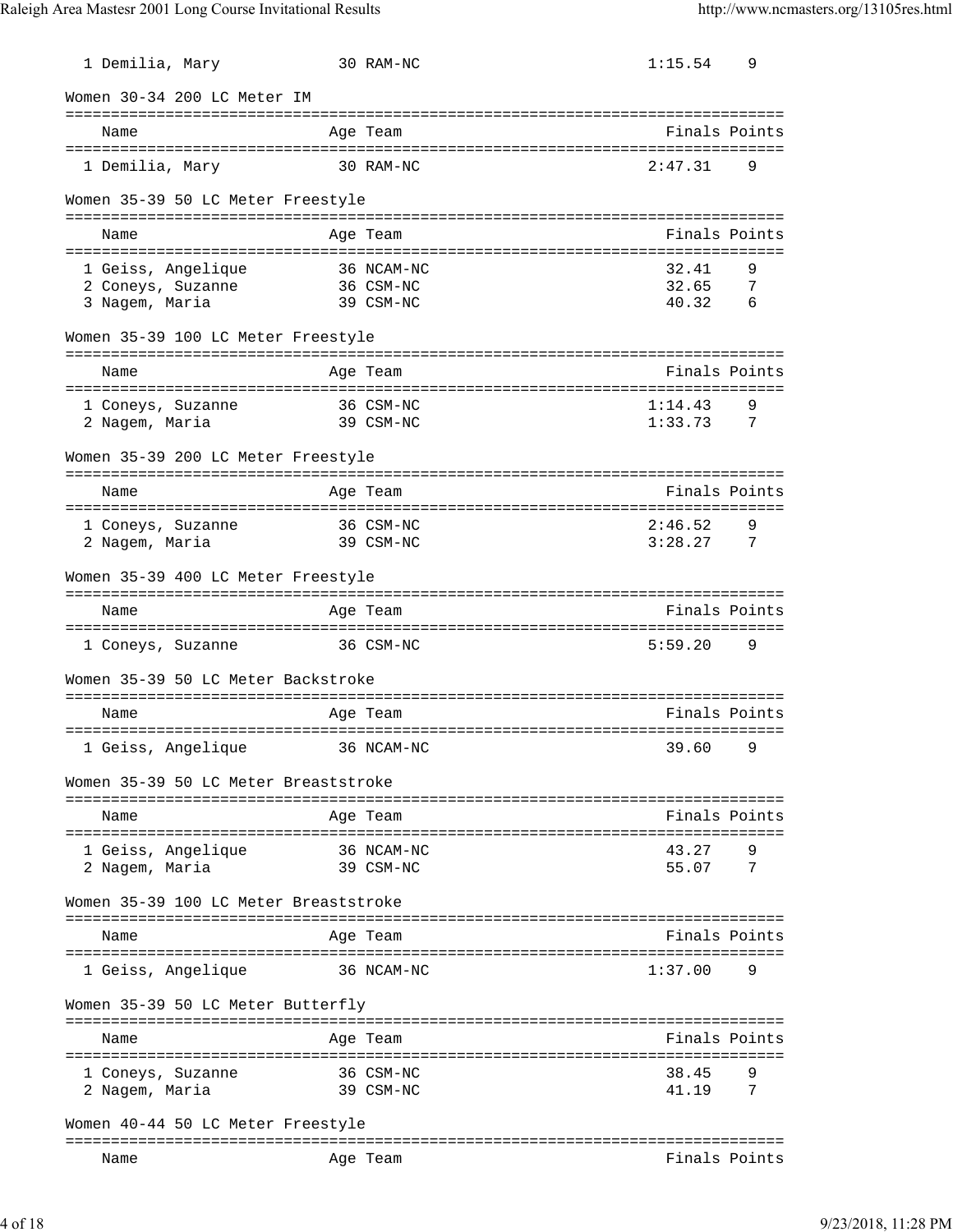|                                         |           | ==========              | =============================== |        |
|-----------------------------------------|-----------|-------------------------|---------------------------------|--------|
| 1 Springer, Margie                      |           | 40 RAM-NC               | 35.38                           | 9      |
| Women 40-44 100 LC Meter Freestyle      |           |                         |                                 |        |
| Name                                    |           | Age Team                | Finals Points                   |        |
| 1 Springer, Margie                      |           | 40 RAM-NC               | 1:19.47                         | 9      |
| Women 40-44 1500 LC Meter Freestyle     |           |                         |                                 |        |
| Name                                    |           | Age Team                | Finals Points                   |        |
|                                         |           |                         |                                 |        |
| 1 Lambert, Lisa                         |           | 42 NCAM-NC              | 23:37.18                        | 9      |
| Women 40-44 50 LC Meter Backstroke      |           |                         |                                 |        |
|                                         |           |                         |                                 |        |
| Name                                    |           | Age Team                | Finals Points                   |        |
| 1 Springer, Margie                      | 40 RAM-NC |                         | 41.66                           | 9      |
| Women 40-44 100 LC Meter Backstroke     |           |                         |                                 |        |
| Name                                    |           | Age Team                | Finals Points                   |        |
|                                         |           |                         |                                 |        |
| 1 Stott, Kim                            |           | 42 RAM-NC               | 1:28.38                         | 9      |
| Women 40-44 200 LC Meter Backstroke     |           |                         |                                 |        |
| Name                                    |           | Age Team                | Finals Points                   |        |
| 1 Stott, Kim                            |           | 42 RAM-NC               | 3:10.63                         | 9      |
| Women 40-44 50 LC Meter Breaststroke    |           |                         |                                 |        |
| Name                                    |           | Age Team                | Finals Points                   |        |
|                                         |           |                         |                                 |        |
| 1 Springer, Margie                      |           | 40 RAM-NC               | 45.44                           | 9      |
| Women 40-44 100 LC Meter Breaststroke   |           |                         |                                 |        |
| Name                                    |           | Age Team                | Finals Points                   |        |
| =================================       |           | ===============         |                                 |        |
| 1 Stott, Kim                            |           | 42 RAM-NC               | 1:41.22                         | 9      |
| Women 40-44 200 LC Meter IM             |           |                         |                                 |        |
| Name                                    |           | Age Team                | Finals Points                   |        |
| 1 Stott, Kim                            |           | 42 RAM-NC               | 3:12.03                         | 9      |
| Women 45-49 50 LC Meter Freestyle       |           |                         |                                 |        |
|                                         |           |                         | Finals Points                   |        |
| Name                                    |           | Age Team                |                                 |        |
| 1 Sargant, Patricia                     |           | 48 RAM-NC               | 32.01                           | 9      |
| 2 Amick, Beverly                        |           | 47 AWSM-NC              | 32.23                           | 7      |
| 3 Phillips, Rita                        |           | 48 CSM-NC               | 49.08                           | 6      |
| Women 45-49 100 LC Meter Freestyle      |           |                         |                                 |        |
| Name                                    |           | Age Team                | Finals Points                   |        |
|                                         |           |                         |                                 |        |
| 1 Amick, Beverly<br>2 Sargant, Patricia |           | 47 AWSM-NC<br>48 RAM-NC | 1:10.50<br>1:16.48              | 9<br>7 |
|                                         |           |                         |                                 |        |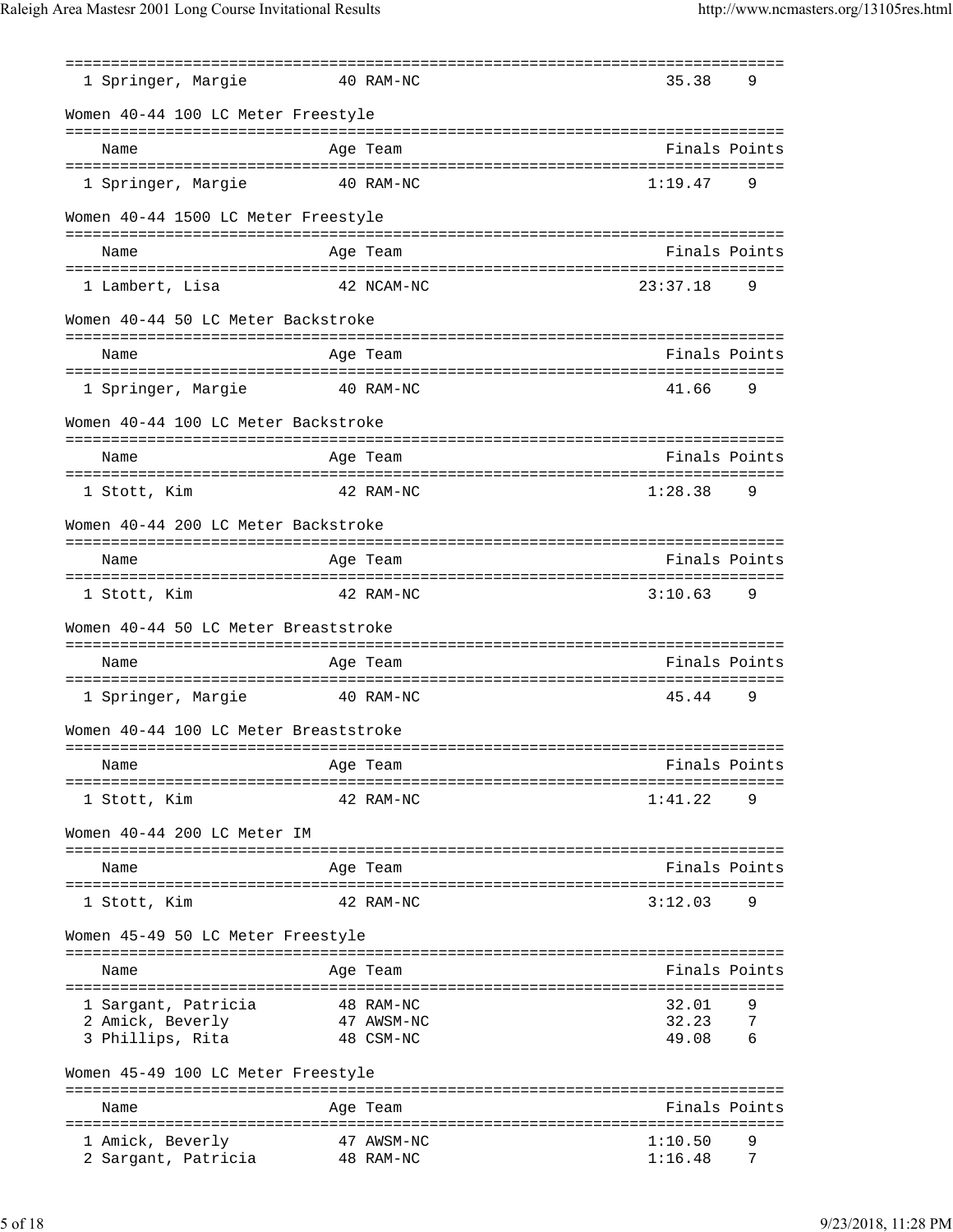| 3 Phillips, Rita                        | 48 CSM-NC               | 2:00.60<br>6                     |
|-----------------------------------------|-------------------------|----------------------------------|
| Women 45-49 200 LC Meter Freestyle      |                         |                                  |
| Name                                    | Age Team                | ---------------<br>Finals Points |
|                                         |                         | 2:34.72                          |
| 1 Amick, Beverly<br>2 Sargant, Patricia | 47 AWSM-NC<br>48 RAM-NC | 9<br>2:44.45<br>7                |
|                                         |                         |                                  |
| Women 45-49 50 LC Meter Backstroke      |                         |                                  |
| Name                                    | Age Team                | Finals Points                    |
| 1 Phillips, Rita                        | 48 CSM-NC               | 1:05.67<br>9                     |
| Women 45-49 50 LC Meter Butterfly       |                         |                                  |
| Name                                    | Age Team                | Finals Points                    |
| -----------------------------------     |                         | 9                                |
| 1 Amick, Beverly<br>2 Sargant, Patricia | 47 AWSM-NC<br>48 RAM-NC | 35.01<br>36.10<br>7              |
| Women 45-49 200 LC Meter IM             |                         |                                  |
| Name                                    | Age Team                | Finals Points                    |
| 1 Amick, Beverly                        | 47 AWSM-NC              | 3:00.25<br>9                     |
| 2 Sargant, Patricia                     | 48 RAM-NC               | 3:07.84<br>7                     |
|                                         |                         |                                  |
| Women 55-59 50 LC Meter Freestyle       |                         |                                  |
| Name                                    | Age Team                | Finals Points                    |
| 1 Brooks, S.A.M.                        | 57 NCAM-NC              | 55.30<br>9                       |
| Women 55-59 100 LC Meter Freestyle      |                         |                                  |
| Name                                    | Age Team                | Finals Points                    |
| -- Brooks, S.A.M.                       | 57 NCAM-NC              | DQ                               |
| Women 55-59 200 LC Meter Freestyle      |                         |                                  |
|                                         |                         |                                  |
| Name                                    | Age Team                | Finals Points                    |
| 1 Mitchell, Jeannie                     | 55 PEAK-NC              | 3:02.70<br>9                     |
| Women 55-59 50 LC Meter Backstroke      |                         |                                  |
| Name                                    | Age Team                | Finals Points                    |
| 1 Mitchell, Jeannie                     | 55 PEAK-NC              | 41.72                            |
| 2 Martin, Judy                          | 59 VMST-VA              | 52.89<br>7                       |
| 3 Brooks, S.A.M.                        | 57 NCAM-NC              | 1:09.91<br>6                     |
| Women 55-59 100 LC Meter Backstroke     |                         |                                  |
| Name                                    | Age Team                | Finals Points                    |
|                                         |                         |                                  |
| 1 Mitchell, Jeannie                     | 55 PEAK-NC              | 1:31.79<br>9                     |
| 2 Martin, Judy                          | 59 VMST-VA              | 7<br>1:58.87                     |
| 3 Brooks, S.A.M.                        | 57 NCAM-NC              | 2:34.10<br>6                     |
| Woman 55-59 200 IC Matar Backstroke     |                         |                                  |

Women 55-59 200 LC Meter Backstroke

===============================================================================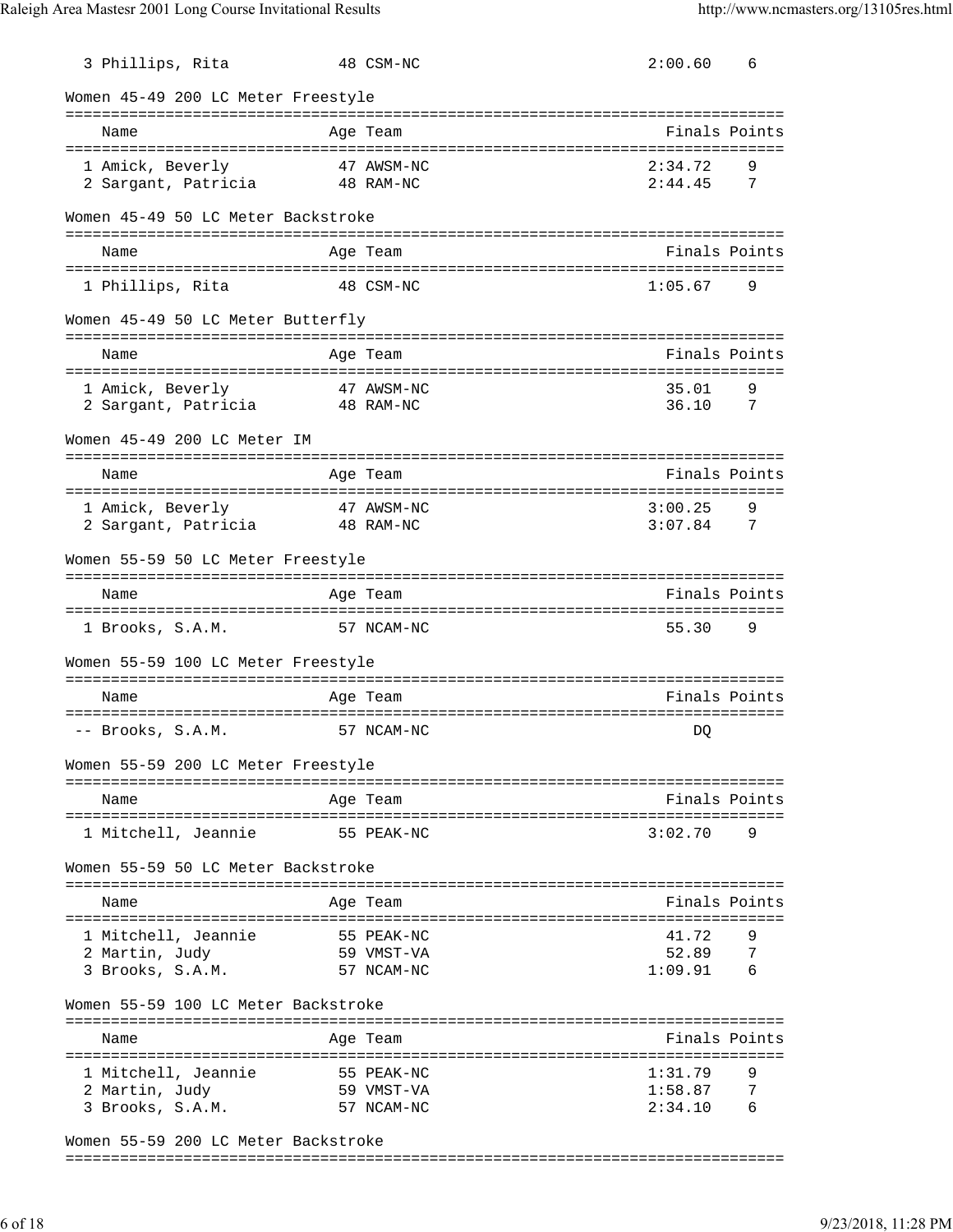| Name                                   |           | Age Team                                        | Finals Points    |        |
|----------------------------------------|-----------|-------------------------------------------------|------------------|--------|
| 1 Mitchell, Jeannie                    |           | =================================<br>55 PEAK-NC | 3:20.44          | 9      |
| Women 55-59 50 LC Meter Breaststroke   |           |                                                 |                  |        |
| Name                                   |           | Age Team                                        | Finals Points    |        |
| ====================================== |           |                                                 |                  |        |
| 1 Martin, Judy<br>2 Brooks, S.A.M.     |           | 59 VMST-VA<br>57 NCAM-NC                        | 55.63<br>1:08.28 | 9<br>7 |
| Women 55-59 100 LC Meter Breaststroke  |           |                                                 |                  |        |
| Name                                   |           | Age Team                                        | Finals Points    |        |
| 1 Martin, Judy                         |           | 59 VMST-VA                                      | 2:11.90          | 9      |
| Women 55-59 200 LC Meter Breaststroke  |           |                                                 |                  |        |
| Name                                   |           | Age Team                                        | Finals Points    |        |
| 1 Martin, Judy                         |           | 59 VMST-VA                                      | 4:22.29          | 9      |
| Women 55-59 200 LC Meter IM            |           |                                                 |                  |        |
| Name                                   |           | Age Team                                        | Finals Points    |        |
|                                        |           |                                                 |                  |        |
| 1 Mitchell, Jeannie                    |           | 55 PEAK-NC                                      | 3:28.79          | 9      |
| Women 60-64 50 LC Meter Freestyle      |           |                                                 |                  |        |
| Name                                   |           | Age Team                                        | Finals Points    |        |
|                                        |           |                                                 |                  |        |
| 1 Blackwell, Ceil                      | 61 RAM-NC |                                                 | 40.87            | 9      |
| Women 60-64 200 LC Meter Freestyle     |           |                                                 |                  |        |
| Name                                   |           | Age Team                                        | Finals Points    |        |
| 1 Durrant, Betsy                       |           | 60 VMST-VA                                      | 3:13.52          | 9      |
| Women 60-64 400 LC Meter Freestyle     |           |                                                 |                  |        |
| Name                                   |           | Age Team                                        | Finals Points    |        |
|                                        |           |                                                 |                  |        |
| 1 Durrant, Betsy                       |           | 60 VMST-VA                                      | 6:40.11          | 9      |
| Women 60-64 50 LC Meter Backstroke     |           |                                                 |                  |        |
| Name                                   |           | Age Team                                        | Finals Points    |        |
| 1 Blackwell, Ceil                      |           | 61 RAM-NC                                       | 49.63            | 9      |
| Women 60-64 100 LC Meter Backstroke    |           |                                                 |                  |        |
| Name                                   |           | Age Team                                        | Finals Points    |        |
| 1 Durrant, Betsy                       |           | 60 VMST-VA                                      | 1:42.68          | 9      |
| 2 Blackwell, Ceil                      |           | 61 RAM-NC                                       | 1:50.40          | 7      |
| Women 60-64 50 LC Meter Breaststroke   |           |                                                 |                  |        |
| Name                                   |           | Age Team                                        | Finals Points    |        |
| 1 Stroupe, Dawn                        |           | 63 RAM-NC                                       | 53.74            | 9      |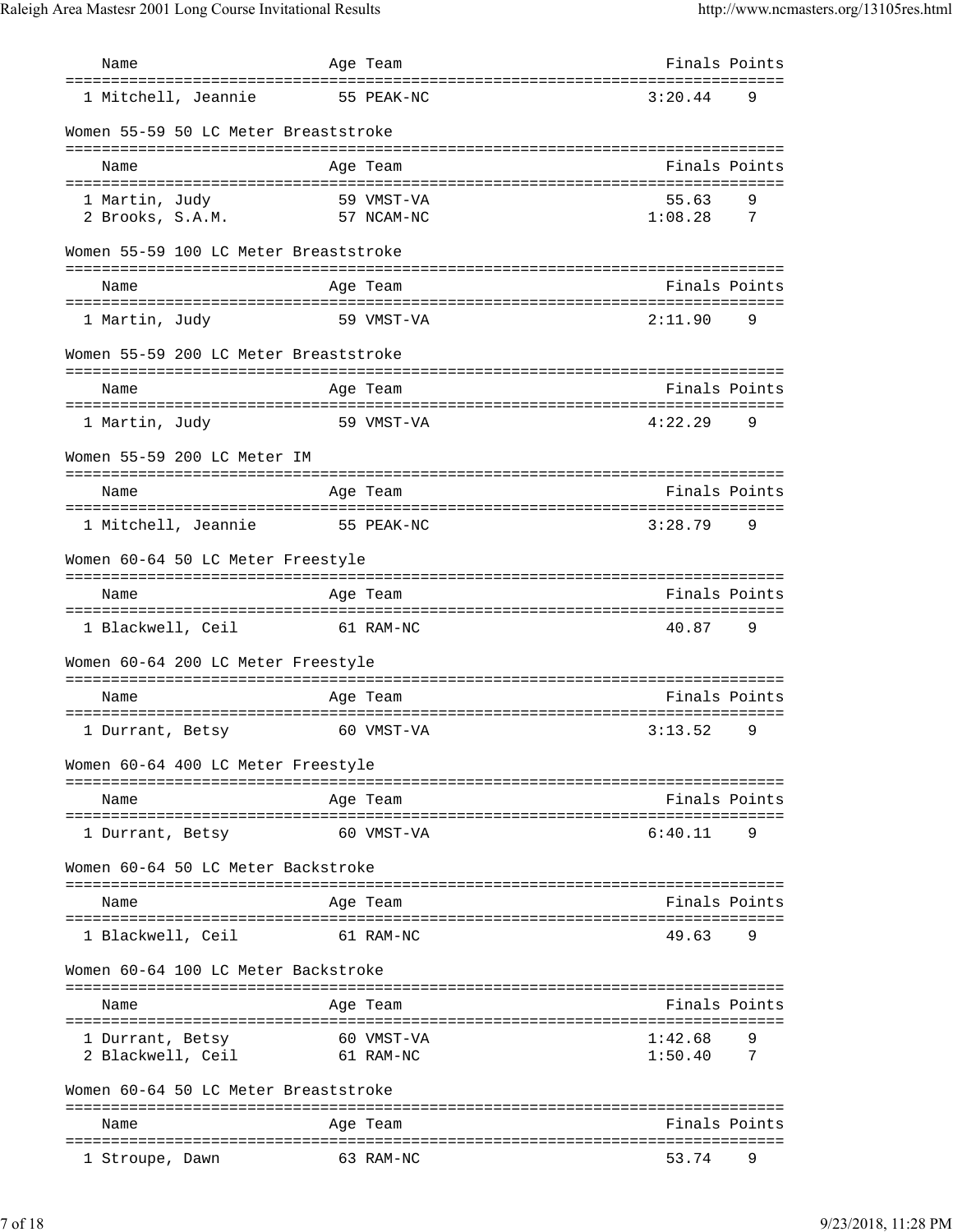| Women 60-64 100 LC Meter Breaststroke                    |                         |                                           |
|----------------------------------------------------------|-------------------------|-------------------------------------------|
| ===============================<br>Name                  | Age Team                | Finals Points                             |
| 1 Stroupe, Dawn                                          | 63 RAM-NC               | 1:59.82<br>9                              |
| Women 60-64 200 LC Meter Breaststroke                    |                         |                                           |
| Name                                                     | Age Team                | Finals Points                             |
|                                                          |                         |                                           |
| 1 Durrant, Betsy<br>2 Stroupe, Dawn                      | 60 VMST-VA<br>63 RAM-NC | 3:57.74<br>9<br>4:19.21<br>$\overline{7}$ |
| Women 60-64 200 LC Meter IM                              |                         | ------------------------------            |
| Name                                                     | Age Team                | Finals Points                             |
| 1 Stroupe, Dawn                                          | 63 RAM-NC               | 4:24.27<br>9                              |
| Men 19-24 50 LC Meter Freestyle                          |                         |                                           |
| Name                                                     | Age Team                | Finals Points                             |
| 1 Porco, Filippo                                         | 24 NCAM-NC              | 29.65<br>9                                |
| Men 19-24 100 LC Meter Freestyle                         |                         |                                           |
| Name                                                     | Age Team                | Finals Points                             |
| 1 Mendendorp, Mark                                       | 24 AWSM-NC              | 1:02.23<br>9                              |
| Men 19-24 200 LC Meter Freestyle                         |                         |                                           |
| Name                                                     | Age Team                | Finals Points                             |
| 1 Desorbo, Todd                                          | 24 RAM-NC               | 2:07.60<br>9                              |
| Men 19-24 200 LC Meter Backstroke                        |                         |                                           |
| Name                                                     | Age Team                | Finals Points                             |
| =====================================<br>1 Desorbo, Todd | 24 RAM-NC               | 2:23.48<br>9                              |
| Men 19-24 50 LC Meter Breaststroke                       |                         |                                           |
| Name                                                     | Age Team                | Finals Points                             |
| ========================<br>1 Porco, Filippo             | 24 NCAM-NC              | 39.20<br>9                                |
| Men 19-24 100 LC Meter Breaststroke                      |                         |                                           |
| Name                                                     | Age Team                | Finals Points                             |
| 1 Porco, Filippo                                         | 24 NCAM-NC              | 1:27.97<br>9                              |
| Men 19-24 50 LC Meter Butterfly                          |                         |                                           |
| Name                                                     | Aqe Team                | Finals Points                             |
| 1 Mendendorp, Mark                                       | 24 AWSM-NC              | 28.26<br>9                                |
| Men 19-24 100 LC Meter Butterfly                         |                         |                                           |
| Name                                                     | Age Team                | Finals Points                             |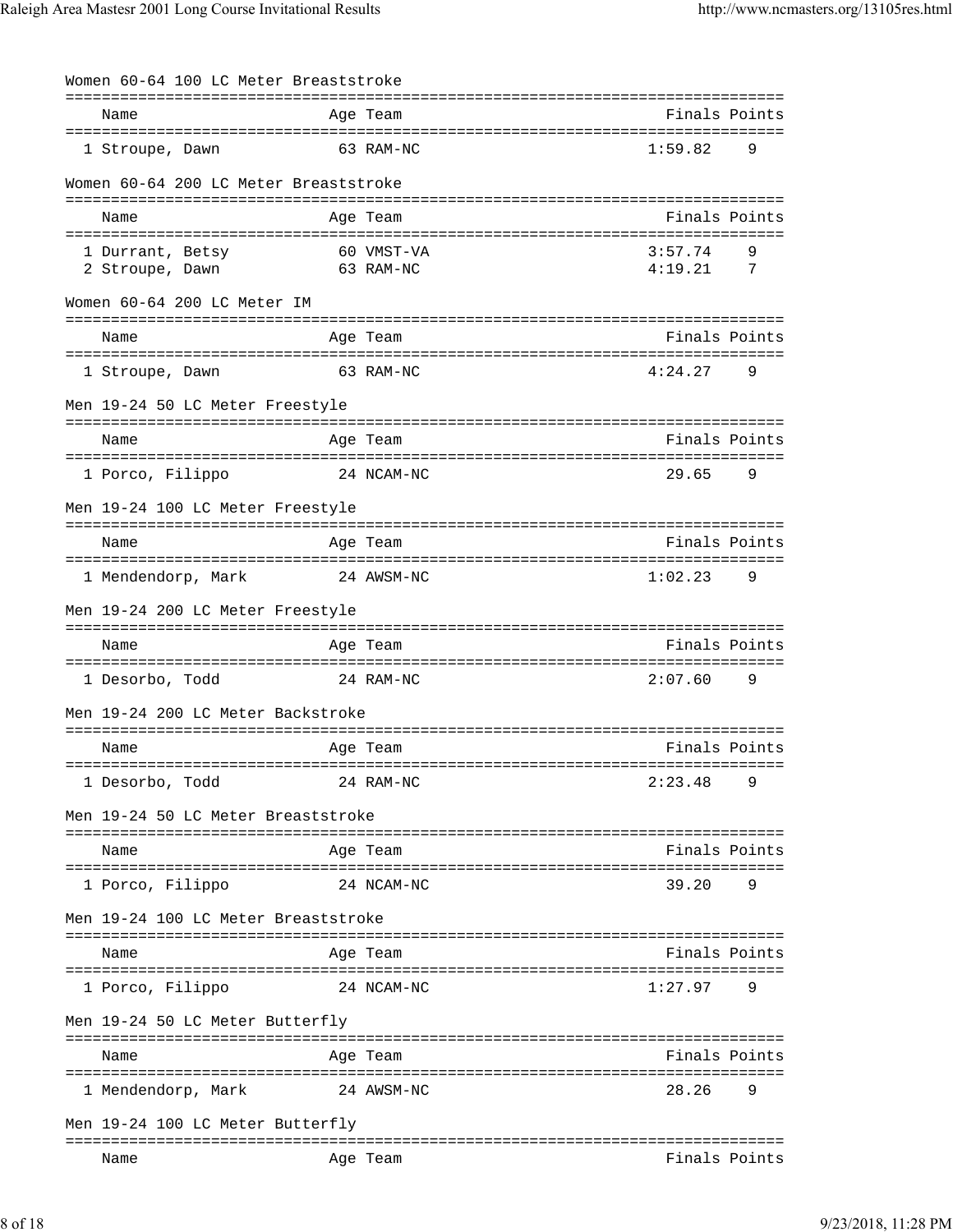| 1 Mendendorp, Mark                     | 24 AWSM-NC              | 1:03.84                            | 9       |
|----------------------------------------|-------------------------|------------------------------------|---------|
| Men 19-24 200 LC Meter Butterfly       |                         |                                    |         |
| Name                                   | Age Team                | Finals Points                      |         |
| 1 Desorbo, Todd                        | 24 RAM-NC               | 2:16.96                            | 9       |
| 2 Mendendorp, Mark                     | 24 AWSM-NC              | 2:36.76                            | 7       |
| Men 19-24 200 LC Meter IM              |                         |                                    |         |
| Name                                   | Age Team                | Finals Points                      |         |
| 1 Mendendorp, Mark                     | 24 AWSM-NC              | 2:42.73                            | 9       |
| Men 25-29 50 LC Meter Freestyle        |                         | ================================== |         |
| Name                                   | Age Team                | Finals Points                      |         |
|                                        |                         |                                    |         |
| 1 Crankshaw, Erik<br>2 Govan, Patrick  | 29 UTAH-UT<br>26 RAM-NC | 26.28<br>27.20                     | 9<br>7  |
| 3 Verno, Rafaello                      | 27 NCAM-NC              | 27.88                              | 6       |
| 4 Watson, Edison                       | 25 RAM-NC               | 31.31                              | 5       |
| 5 Wasik, Mark                          | 27 TMS-NC               | 31.59                              | 4       |
|                                        |                         |                                    |         |
| Men 25-29 100 LC Meter Freestyle       |                         |                                    |         |
| Name                                   | Age Team                | Finals Points                      |         |
| -------------------------------------- |                         | :=========================         |         |
| 1 Crankshaw, Erik                      | 29 UTAH-UT              | 57.66                              | 9       |
| 2 Verno, Rafaello                      | 27 NCAM-NC              | 1:05.24                            | 7       |
| 3 Watson, Edison                       | 25 RAM-NC               | 1:07.56                            | 6<br>-5 |
| 4 Wasik, Mark                          | 27 TMS-NC               | 1:13.15                            |         |
| Men 25-29 200 LC Meter Freestyle       |                         |                                    |         |
| Name                                   | Age Team                | Finals Points                      |         |
| 1 Crankshaw, Erik                      | 29 UTAH-UT              | 2:05.97                            | 9       |
| 2 Govan, Patrick                       | 26 RAM-NC               | 2:27.02                            | 7       |
| 3 Wasik, Mark                          | 27 TMS-NC               | 2:48.37                            | 6       |
| Men 25-29 400 LC Meter Freestyle       |                         |                                    |         |
|                                        |                         |                                    |         |
| Name                                   | Age Team                | Finals Points                      |         |
| 1 Govan, Patrick                       | 26 RAM-NC               | 5:31.65                            | 9       |
| Men 25-29 1500 LC Meter Freestyle      |                         |                                    |         |
| Name                                   | Age Team                | Finals Points                      |         |
| 1 Watson, Edison                       | 25 RAM-NC               | 23:02.19                           | 9       |
| Men 25-29 50 LC Meter Backstroke       |                         |                                    |         |
|                                        |                         |                                    |         |
| Name                                   | Age Team                | Finals Points                      |         |
|                                        |                         |                                    |         |
| 1 Govan, Patrick                       | 26 RAM-NC               | 32.76                              | 9       |
| Men 25-29 50 LC Meter Breaststroke     |                         |                                    |         |
| Name                                   | Age Team                | Finals Points                      |         |
|                                        |                         |                                    |         |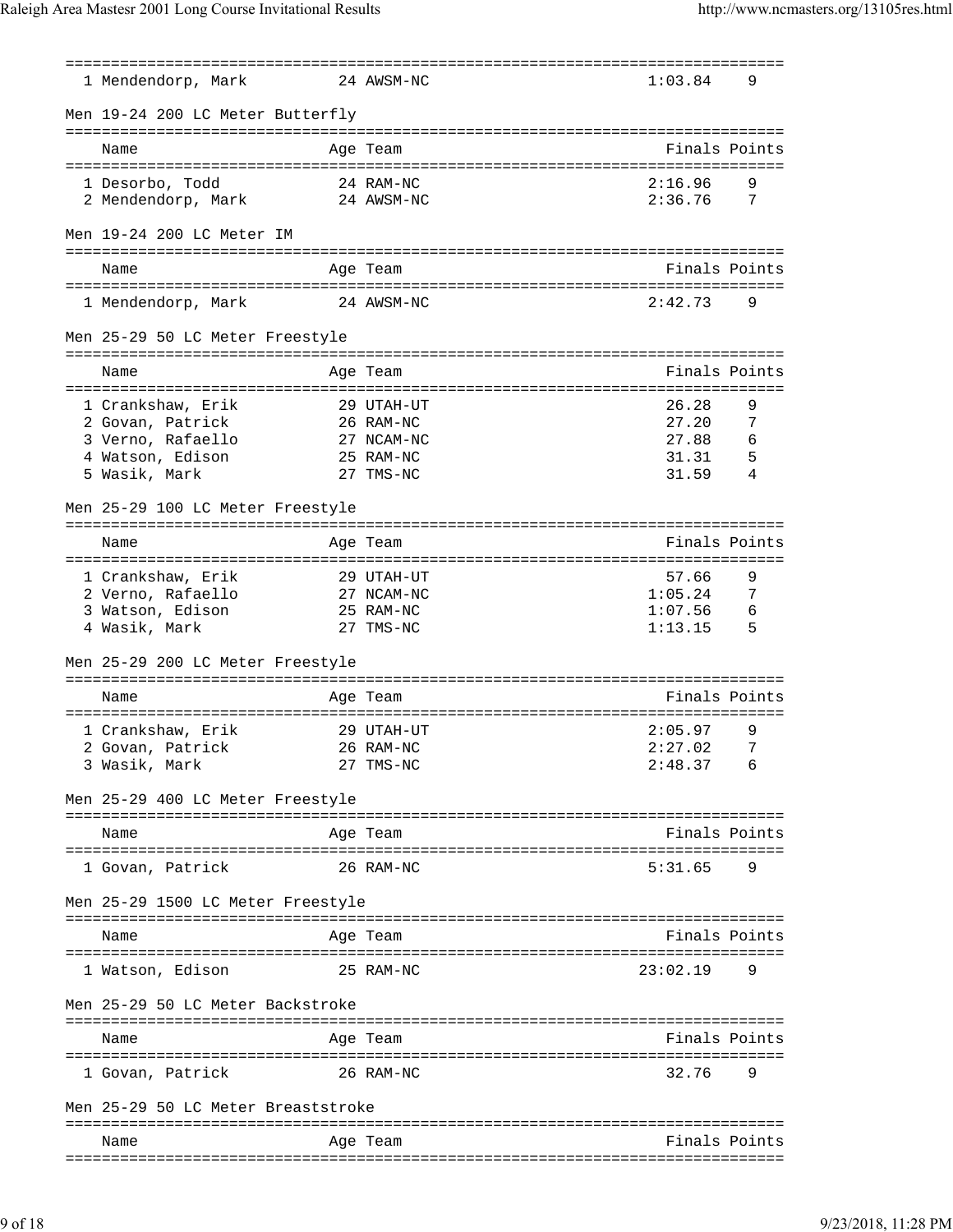| 1 Crankshaw, Erik                     |           | 29 UTAH-UT              | 34.43                                | 9 |
|---------------------------------------|-----------|-------------------------|--------------------------------------|---|
| Men 25-29 50 LC Meter Butterfly       |           |                         |                                      |   |
| Name                                  |           | Age Team                | Finals Points                        |   |
| 1 Verno, Rafaello                     |           | 27 NCAM-NC              | 29.92                                | 9 |
| 2 Wasik, Mark                         |           | 27 TMS-NC               | 34.92                                | 7 |
| Men 25-29 100 LC Meter Butterfly      |           |                         |                                      |   |
| Name                                  |           | Age Team                | Finals Points                        |   |
| 1 Watson, Edison                      |           | 25 RAM-NC               | 1:23.71                              | 9 |
| Men 25-29 200 LC Meter IM             |           |                         |                                      |   |
|                                       |           |                         |                                      |   |
| Name                                  |           | Age Team                | Finals Points                        |   |
| 1 Crankshaw, Erik<br>2 Wasik, Mark    |           | 29 UTAH-UT<br>27 TMS-NC | 2:22.06<br>3:11.25<br>$\overline{7}$ | 9 |
| Men 30-34 50 LC Meter Freestyle       |           |                         |                                      |   |
| Name                                  |           | Age Team                | Finals Points                        |   |
| 1 Kucharski, Michael                  | 34 CSM-NC |                         | 30.44                                | 9 |
| Men 30-34 100 LC Meter Freestyle      |           |                         |                                      |   |
| Name                                  |           | Age Team                | Finals Points                        |   |
|                                       |           |                         |                                      |   |
| 1 Allen, Scott                        | 30 RAM-NC |                         | 1:06.91                              | 9 |
| Men 30-34 200 LC Meter Freestyle      |           |                         |                                      |   |
| Name                                  |           | Age Team                | Finals Points                        |   |
| 1 Farrell, Andrew                     |           | 31 ORL-FL               | 2:07.14                              | 9 |
| Men 30-34 400 LC Meter Freestyle      |           |                         |                                      |   |
| Name                                  |           | Age Team                | Finals Points                        |   |
|                                       |           | 31 ORL-FL               | 4:34.29                              |   |
| 1 Farrell, Andrew<br>2 Allen, Scott   |           | 30 RAM-NC               | 5:30.79                              | 7 |
| Men 30-34 1500 LC Meter Freestyle     |           |                         |                                      |   |
| Name                                  |           | Age Team                | Finals Points                        |   |
| 1 Farrell, Andrew                     |           | 31 ORL-FL               | 19:16.18                             | 9 |
| Men 30-34 50 LC Meter Backstroke      |           |                         |                                      |   |
| Name                                  |           | Age Team                | Finals Points                        |   |
| ===================================== |           |                         | =================================    |   |
| 1 Farrell, Andrew                     |           | 31 ORL-FL               | 31.27                                | 9 |
| 2 Doan, Brian                         |           | 31 RAM-NC               | 35.60                                | 7 |
| 3 Kucharski, Michael                  |           | 34 CSM-NC               | 37.25                                | 6 |
| Men 30-34 200 LC Meter Backstroke     |           |                         |                                      |   |
| Name                                  |           | Age Team                | Finals Points                        |   |
|                                       |           |                         |                                      |   |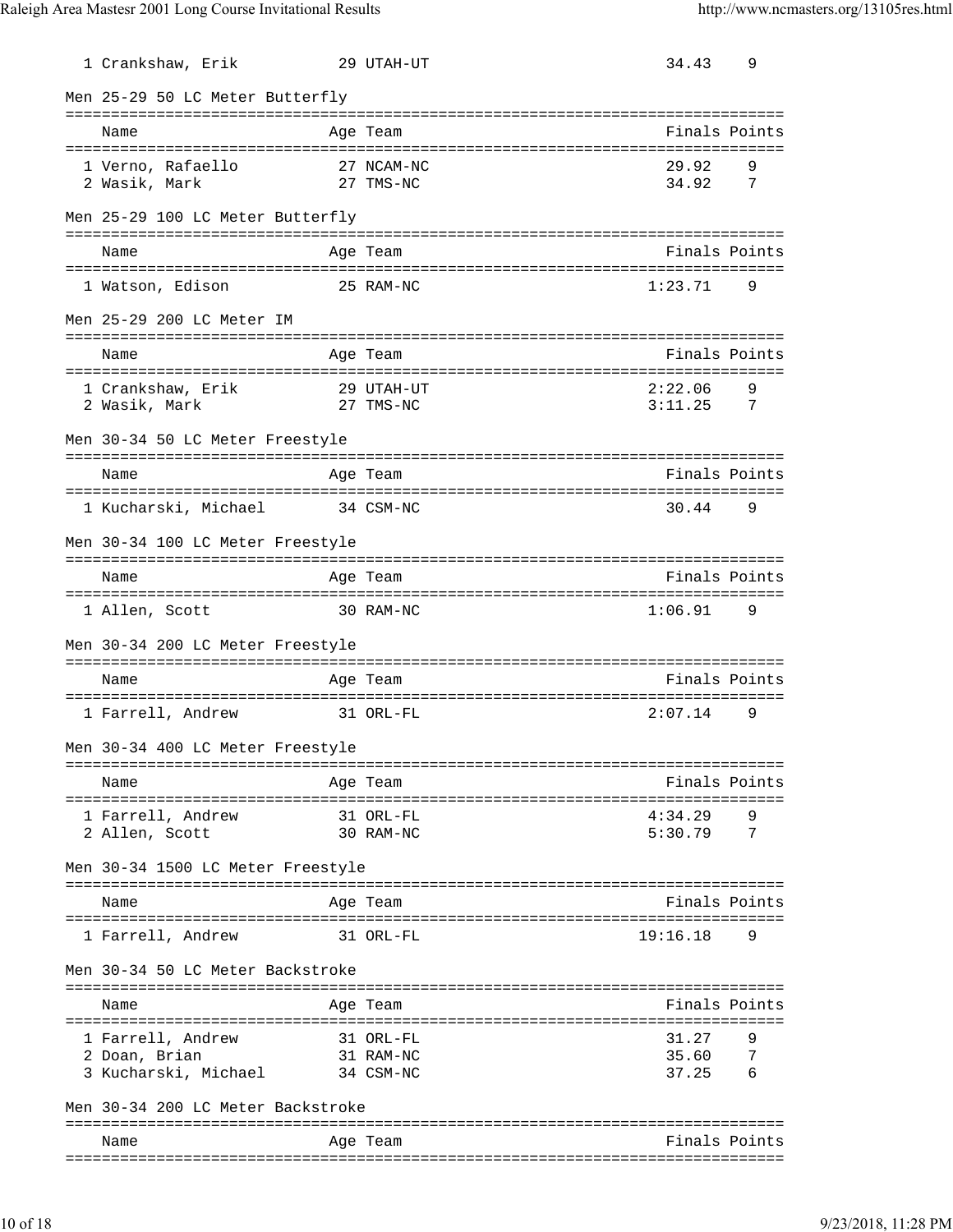| 1 Farrell, Andrew                   | 31 ORL-FL  | 2:26.74       | 9              |
|-------------------------------------|------------|---------------|----------------|
| Men 30-34 50 LC Meter Breaststroke  |            |               |                |
|                                     |            |               |                |
| Name                                | Age Team   | Finals Points |                |
| 1 Doan, Brian                       | 31 RAM-NC  | 32.44         | 9              |
| Men 30-34 100 LC Meter Breaststroke |            |               |                |
| Name                                | Age Team   | Finals Points |                |
| 1 Doan, Brian                       | 31 RAM-NC  | 1:13.79       | 9              |
| Men 30-34 50 LC Meter Butterfly     |            |               |                |
|                                     |            |               |                |
| Name                                | Age Team   | Finals Points |                |
| 1 Kucharski, Michael 34 CSM-NC      |            | 31.67         | 9              |
| 2 Allen, Scott                      | 30 RAM-NC  | 32.79         | $\overline{7}$ |
| Men 30-34 100 LC Meter Butterfly    |            |               |                |
| Name                                | Age Team   | Finals Points |                |
| 1 Kucharski, Michael                | 34 CSM-NC  | 1:22.81       | 9              |
|                                     |            |               |                |
| Men 35-39 50 LC Meter Freestyle     |            |               |                |
| Name                                | Age Team   | Finals Points |                |
|                                     |            |               |                |
| 1 Fary, Robert                      | 37 CSM-NC  | 29.80         | 9              |
| 2 Shamlin, David                    | 36 RAM-NC  | 30.08         | 7              |
| 3 Celli, Michael                    | 38 RAM-NC  | 30.81         | - 6            |
| 4 Hanrahan, Tom                     | 38 CSM-NC  | 32.34         | - 5            |
| Men 35-39 100 LC Meter Freestyle    |            |               |                |
| Name                                | Age Team   | Finals Points |                |
|                                     |            |               |                |
| 1 Hoffner, Christopher              | 37 TMS-NC  | 1:03.68       | 9              |
| 2 Barry, Alan                       | 38 NCAM-NC | 1:06.43       | 7              |
| 3 Fary, Robert                      | 37 CSM-NC  | 1:06.72       | 6              |
| 4 Shamlin, David                    | 36 RAM-NC  | 1:07.45       | 5              |
| 5 Celli, Michael                    | 38 RAM-NC  | 1:12.34       | 4              |
| 6 Hanrahan, Tom                     | 38 CSM-NC  | 1:14.35       | 3              |
| Men 35-39 200 LC Meter Freestyle    |            |               |                |
| Name                                | Age Team   | Finals Points |                |
| 1 Fary, Robert                      | 37 CSM-NC  | 2:27.09       | 9              |
|                                     |            |               |                |
| Men 35-39 400 LC Meter Freestyle    |            |               |                |
| Name                                | Age Team   | Finals Points |                |
| 1 Shamlin, David                    | 36 RAM-NC  | 5:30.98       | 9              |
| Men 35-39 1500 LC Meter Freestyle   |            |               |                |
|                                     |            |               |                |
| Name                                | Age Team   | Finals Points |                |
| 1 Fary, Robert                      | 37 CSM-NC  | 21:27.26      | 9              |
| 2 Shamlin, David                    | 36 RAM-NC  | 23:14.29      | 7              |
|                                     |            |               |                |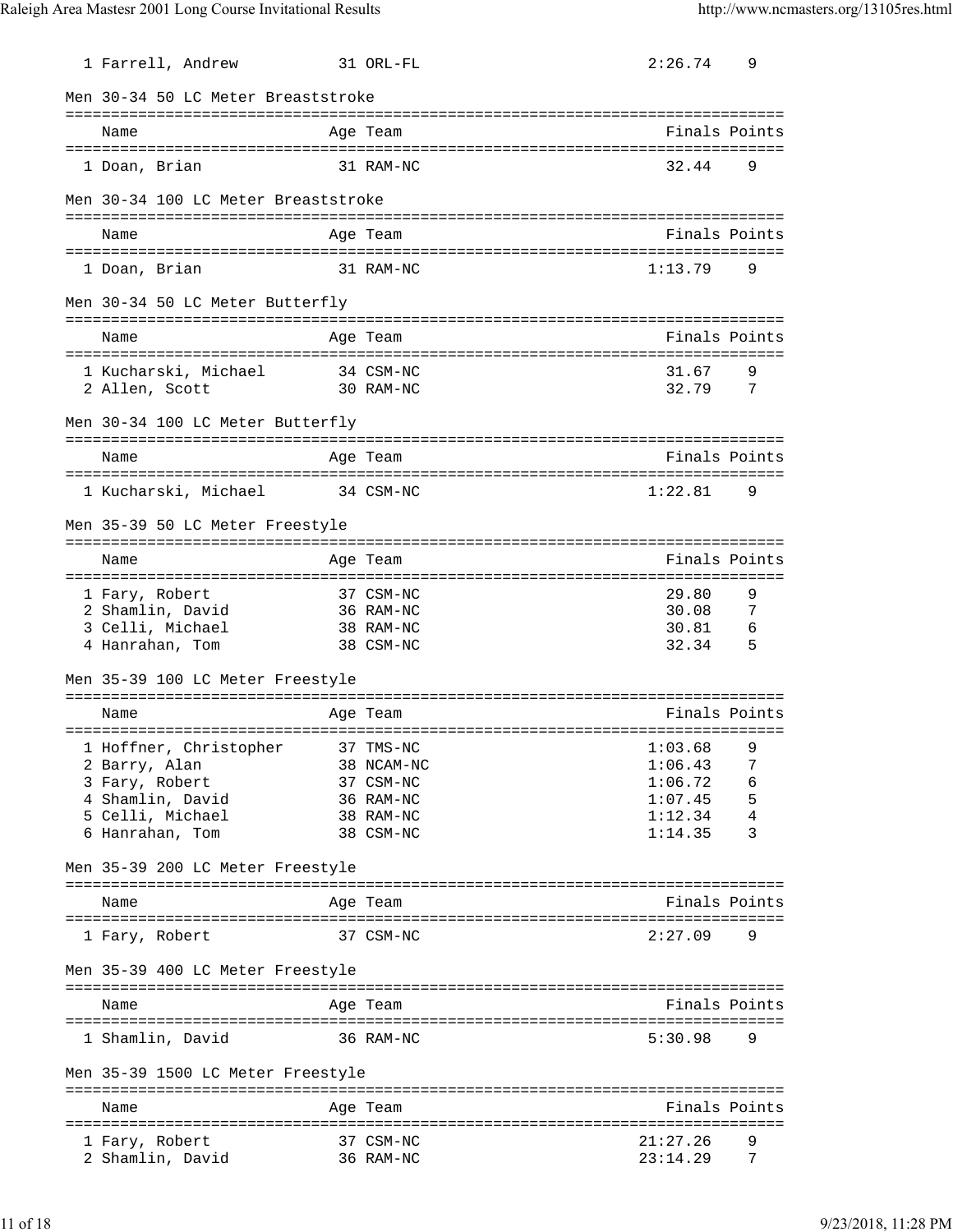| 3 Demilia, Mike                                     | 35 RAM-NC               | 32:16.34                                           | 6      |
|-----------------------------------------------------|-------------------------|----------------------------------------------------|--------|
| Men 35-39 100 LC Meter Backstroke                   |                         |                                                    |        |
| Name                                                | Age Team                | Finals Points                                      |        |
| -- Hoffner, Christopher 37 TMS-NC                   |                         | DO                                                 |        |
| Men 35-39 200 LC Meter Backstroke                   |                         |                                                    |        |
| Name                                                | Age Team                | Finals Points                                      |        |
| 1 Fary, Robert                                      | 37 CSM-NC               | 2:51.73                                            | 9      |
| Men 35-39 50 LC Meter Breaststroke                  |                         |                                                    |        |
| Name                                                | Age Team                | Finals Points                                      |        |
| 1 Celli, Michael                                    | 38 RAM-NC               | 36.63<br>- 9                                       |        |
| Men 35-39 100 LC Meter Breaststroke                 |                         |                                                    |        |
| Name                                                | Age Team                | Finals Points                                      |        |
| 1 Barry, Alan<br>2 Celli, Michael 38 RAM-NC         | 38 NCAM-NC              | 1:15.94<br>$1:22.48$ 7                             | 9      |
| Men 35-39 200 LC Meter Breaststroke                 |                         |                                                    |        |
| Name                                                | Age Team                | Finals Points                                      |        |
| 1 Celli, Michael                                    | 38 RAM-NC               | 2:59.82 9                                          |        |
| Men 35-39 50 LC Meter Butterfly                     |                         |                                                    |        |
| Name                                                | Age Team                | Finals Points                                      |        |
| 1 Hoffner, Christopher 37 TMS-NC<br>2 Hanrahan, Tom | 38 CSM-NC               | 32.00<br>35.85                                     | 9<br>7 |
| Men 35-39 100 LC Meter Butterfly                    |                         |                                                    |        |
| Name<br>====================================        | Age Team                | Finals Points<br>================================= |        |
| 1 Barry, Alan<br>2 Hoffner, Christopher             | 38 NCAM-NC<br>37 TMS-NC | 1:08.57<br>1:11.18                                 | 7      |
| Men 35-39 200 LC Meter IM                           |                         |                                                    |        |
| Name                                                | Age Team                | Finals Points                                      |        |
| 1 Barry, Alan<br>2 Hoffner, Christopher             | 38 NCAM-NC<br>37 TMS-NC | 2:35.43<br>2:43.56                                 | 7      |
| Men 35-39 400 LC Meter IM                           | ===============         |                                                    |        |
| Name                                                | Age Team                | Finals Points                                      |        |
| 1 Shamlin, David                                    | 36 RAM-NC               | 6:38.50                                            | 9      |
| Men 40-44 50 LC Meter Freestyle                     |                         |                                                    |        |
| Name                                                | Age Team                | Finals Points                                      |        |
| 1 Suarez, Ed                                        | 44 DAMA-NC              | 28.71                                              |        |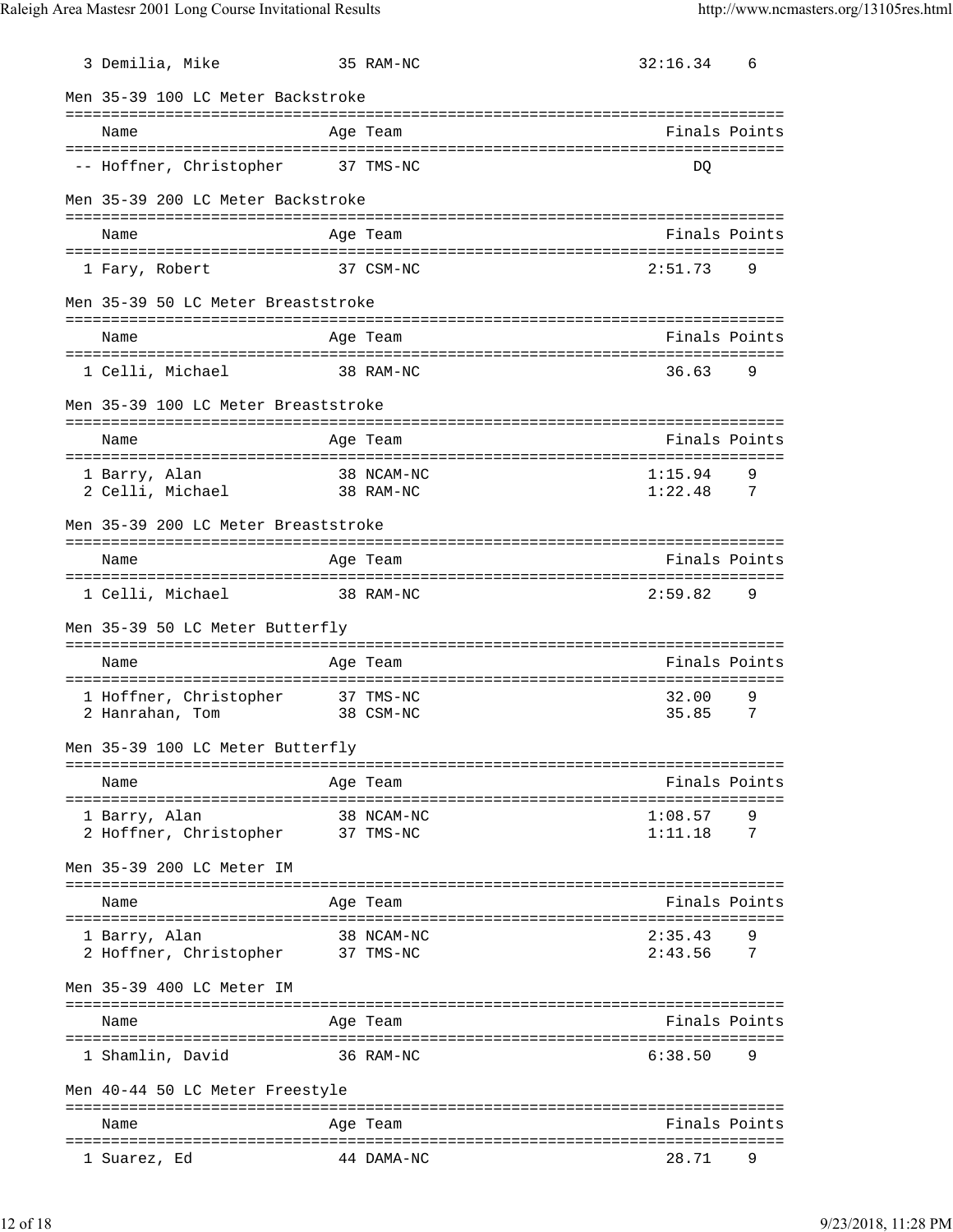|                                     |            | 42 CSM-NC              | 28.85              | 7      |
|-------------------------------------|------------|------------------------|--------------------|--------|
| 2 Kennedy, Gene<br>3 Johnson, Ken   |            | 44 CSM-NC              | 30.44              | 6      |
| 4 Kotliar, Michael                  |            | 40 NCAM-NC             | 30.66              | 5      |
|                                     |            |                        |                    |        |
| Men 40-44 100 LC Meter Freestyle    |            |                        |                    |        |
|                                     |            |                        |                    |        |
| Name                                |            | Age Team               | Finals Points      |        |
|                                     |            |                        |                    |        |
| 1 Godfrey, Alan                     |            | 44 DCAC-PV             | 59.55              | 9      |
| 2 Kennedy, Gene                     |            | 42 CSM-NC              | 1:03.22            | 7      |
| 3 Deaner, Hugh                      |            | 40 NCAM-NC             | 1:03.96            | 6      |
| 4 Tucker, Jim                       |            | 41 NCAM-NC             | 1:05.51            | 5      |
| 5 Johnson, Ken                      |            | 44 CSM-NC              | 1:09.52            | 4      |
|                                     |            |                        |                    |        |
| Men 40-44 200 LC Meter Freestyle    |            |                        |                    |        |
|                                     |            |                        |                    |        |
| Name                                |            | Age Team               | Finals Points      |        |
|                                     |            |                        |                    |        |
| 1 Godfrey, Alan                     |            | 44 DCAC-PV             | 2:17.19            | 9      |
| 2 Deaner, Hugh                      |            | 40 NCAM-NC             | 2:18.24            | - 7    |
| 3 Kennedy, Gene                     |            | 42 CSM-NC              | 2:25.53            | - 6    |
|                                     |            |                        |                    |        |
| Men 40-44 400 LC Meter Freestyle    |            |                        |                    |        |
|                                     |            |                        |                    |        |
| Name                                |            | Age Team               | Finals Points      |        |
|                                     |            |                        |                    |        |
| 1 Reilly, Jeff                      |            | 40 VMST-VA             | 4:55.48            | 9      |
| 2 Deaner, Hugh                      | 40 NCAM-NC |                        | 4:58.82            | 7      |
|                                     |            |                        |                    |        |
| Men 40-44 50 LC Meter Backstroke    |            |                        |                    |        |
|                                     |            |                        |                    |        |
|                                     |            |                        |                    |        |
|                                     |            |                        |                    |        |
| Name                                |            | Age Team               | Finals Points      |        |
|                                     |            |                        |                    |        |
| 1 Lehman, Fritz                     | 43 RAM-NC  |                        | 30.14              | 9      |
| 2 Suarez, Ed                        |            | 44 DAMA-NC             | 41.16              | 7      |
|                                     |            |                        |                    |        |
| Men 40-44 100 LC Meter Backstroke   |            |                        |                    |        |
|                                     |            |                        |                    |        |
| Name                                |            | Age Team               | Finals Points      |        |
|                                     |            |                        |                    |        |
| 1 Lehman, Fritz                     |            | 43 RAM-NC              | 1:08.17            |        |
| 2 Godfrey, Alan                     |            | 44 DCAC-PV             | 1:10.56            | 7      |
|                                     |            |                        |                    |        |
| Men 40-44 200 LC Meter Backstroke   |            |                        |                    |        |
|                                     |            |                        |                    |        |
| Name                                |            | Age Team               | Finals Points      |        |
|                                     |            |                        |                    |        |
| 1 Godfrey, Alan                     |            | 44 DCAC-PV             | 2:28.20            | 9      |
|                                     |            |                        |                    |        |
| Men 40-44 50 LC Meter Breaststroke  |            |                        |                    |        |
|                                     |            |                        |                    |        |
| Name                                |            | Age Team               | Finals Points      |        |
|                                     |            |                        |                    |        |
| 1 Waldbauer, Eric                   |            | 42 RAM-NC              | 39.83              | 9      |
| 2 Kennedy, Gene                     |            | 42 CSM-NC              | 40.00              | 7      |
| 3 Kotliar, Michael                  |            | 40 NCAM-NC             | 41.48              | 6      |
| 4 Johnson, Ken                      |            | 44 CSM-NC              | 41.58              | 5      |
|                                     |            |                        |                    |        |
| Men 40-44 100 LC Meter Breaststroke |            |                        |                    |        |
|                                     |            |                        |                    |        |
| Name                                |            | Age Team               | Finals Points      |        |
|                                     |            |                        |                    |        |
| 1 Waldbauer, Eric<br>2 Johnson, Ken |            | 42 RAM-NC<br>44 CSM-NC | 1:25.23<br>1:31.45 | 9<br>7 |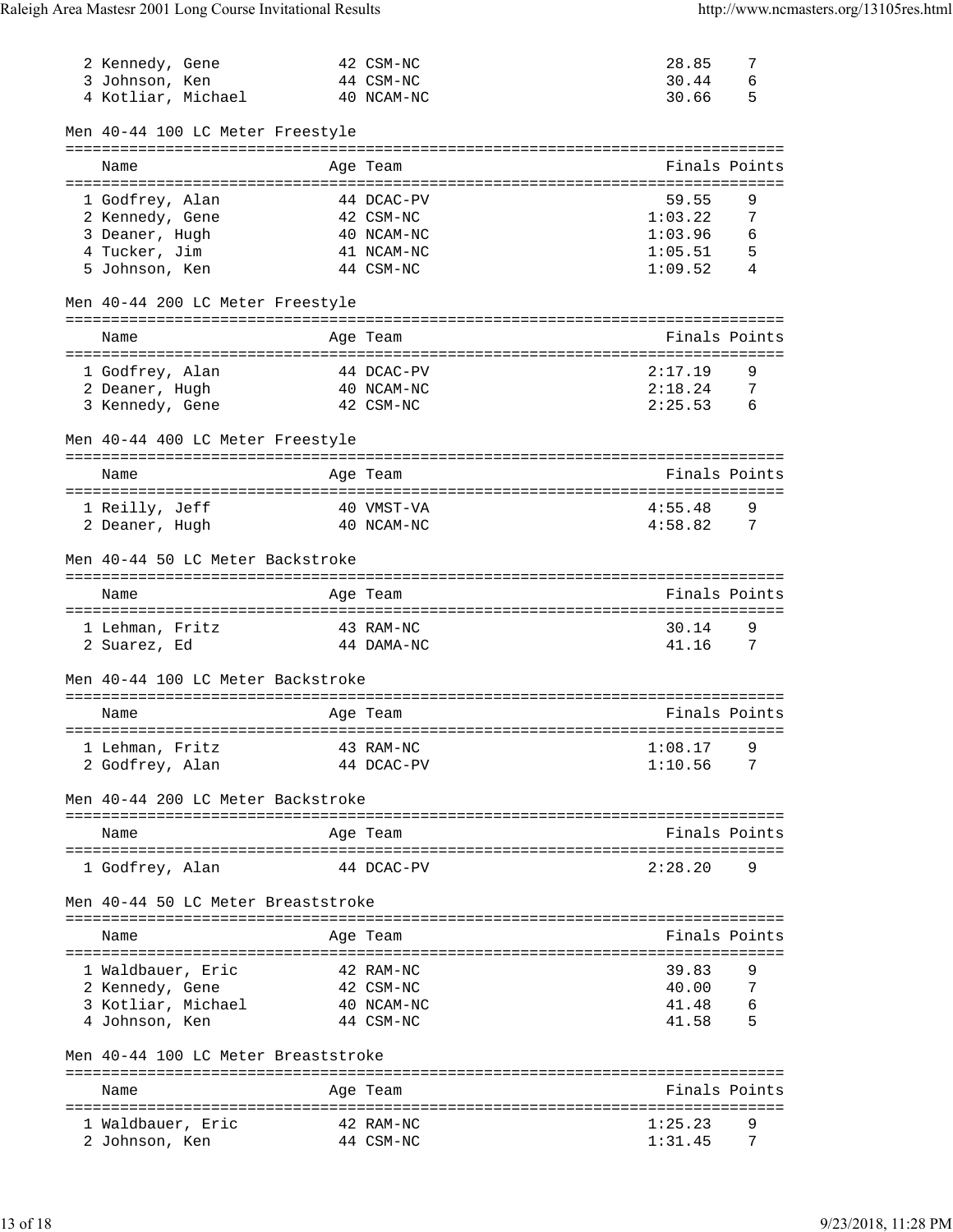| Men 40-44 200 LC Meter Breaststroke    |                         |                |                |
|----------------------------------------|-------------------------|----------------|----------------|
| Name                                   | Age Team                | Finals Points  |                |
| 1 Waldbauer, Eric                      | 42 RAM-NC               | 3:02.65        | 9              |
| Men 40-44 50 LC Meter Butterfly        |                         |                |                |
| Name                                   | Age Team                | Finals Points  |                |
| 1 Reilly, Jeff                         | 40 VMST-VA              | 29.69          | 9              |
| 2 Tucker, Jim                          | 41 NCAM-NC              | 29.93          | 7              |
| 3 Godfrey, Alan                        | 44 DCAC-PV              | 30.71          | 6              |
| 4 Kennedy, Gene<br>5 Kotliar, Michael  | 42 CSM-NC<br>40 NCAM-NC | 33.47<br>34.50 | 5<br>4         |
| Men 40-44 100 LC Meter Butterfly       |                         |                |                |
| Name                                   | Age Team                | Finals Points  |                |
| 1 Tucker, Jim                          | 41 NCAM-NC              | 1:05.78        | 9              |
| 2 Reilly, Jeff                         | 40 VMST-VA              | 1:07.20        | 7              |
| Men 40-44 200 LC Meter Butterfly       |                         |                |                |
| Name                                   | Age Team                | Finals Points  |                |
| 1 Tucker, Jim                          | 41 NCAM-NC              | 2:46.85        | 9              |
| Men 40-44 200 LC Meter IM              |                         |                |                |
| Name                                   | Age Team                | Finals Points  |                |
| 1 Waldbauer, Eric                      | 42 RAM-NC               | 3:04.25        | 9              |
| Men 45-49 50 LC Meter Freestyle        |                         |                |                |
| Name                                   | Age Team                | Finals Points  |                |
| 1 Carrow, Hill                         | 46 RAM-NC               | 28.97          | 9              |
| Men 45-49 100 LC Meter Freestyle       |                         |                |                |
| Name                                   | Age Team                | Finals Points  |                |
|                                        | 45 RAM-NC               | 1:01.72        | 9              |
| 1 Facchine, Kevin<br>2 Coxhead, George | 49 CSM-NC               | 1:06.11        | $\overline{7}$ |
| 3 Carrow, Hill                         | 46 RAM-NC               | 1:07.95        | 6              |
| 4 Kurtzman, Andrew                     | 46 FMM-FG               | 1:09.01        | - 5            |
| Men 45-49 200 LC Meter Freestyle       |                         |                |                |
| Name                                   | Age Team                | Finals Points  |                |
| 1 Facchine, Kevin                      | 45 RAM-NC               | 2:22.89        | 9              |
| 2 Haney, Rich                          | 49 NCAM-NC              | 2:36.91        | -7             |
| 3 Kurtzman, Andrew                     | 46 FMM-FG               | 2:43.23        | 6              |
| Men 45-49 100 LC Meter Backstroke      |                         |                |                |
| Name                                   | Age Team                | Finals Points  |                |
| 1 Coxhead, George                      | 49 CSM-NC               | 1:21.52        | 9              |
| Men 45-49 50 LC Meter Breaststroke     |                         |                |                |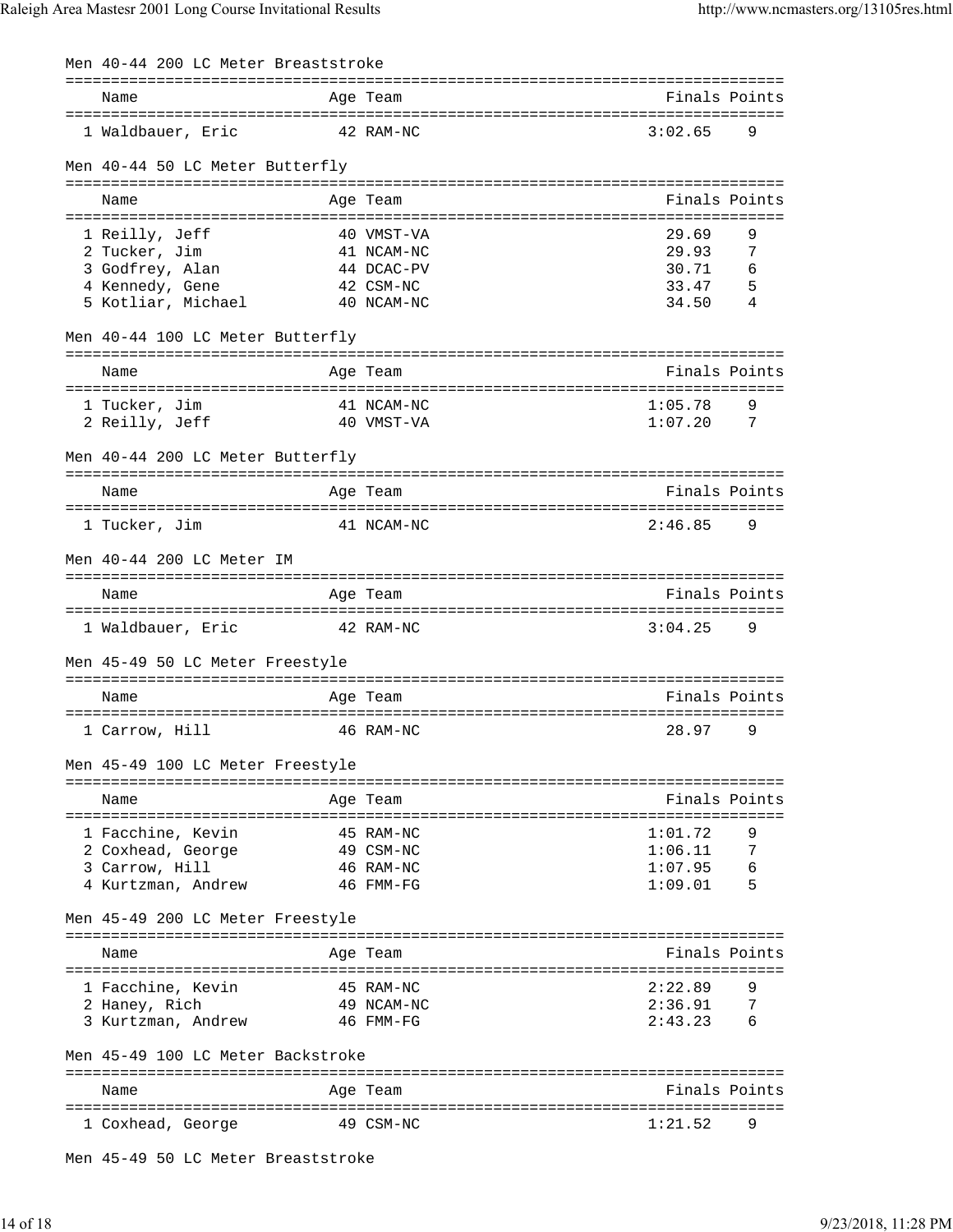| Name                                     | Age Team                                    | Finals Points                  |                |
|------------------------------------------|---------------------------------------------|--------------------------------|----------------|
| 1 Lee, Doug                              | 45 CSM-NC                                   | 37.29                          | 9              |
| 2 Coxhead, George<br>49 CSM-NC           |                                             | 37.92                          | 7              |
| Men 45-49 100 LC Meter Breaststroke      |                                             |                                |                |
|                                          |                                             |                                |                |
| Name                                     | Age Team                                    | Finals Points                  |                |
| 1 Lee, Doug                              | 45 CSM-NC                                   | 1:20.78                        |                |
| 2 Coxhead, George                        | 49 CSM-NC                                   | 1:24.95                        | $\overline{7}$ |
| Men 45-49 200 LC Meter Breaststroke      |                                             |                                |                |
|                                          |                                             |                                |                |
| Name                                     | Age Team                                    | Finals Points                  |                |
| 1 Lee, Doug                              | 45 CSM-NC                                   | 2:59.39                        | 9              |
| Men 45-49 50 LC Meter Butterfly          |                                             |                                |                |
| Name                                     | Age Team                                    | Finals Points                  |                |
|                                          | 45 RAM-NC                                   | 30.89                          | 9              |
| 1 Facchine, Kevin<br>2 Carrow, Hill      | 46 RAM-NC                                   | 31.67                          | $\overline{7}$ |
| 3 Kurtzman, Andrew                       | 46 FMM-FG                                   | 33.39                          | - 6            |
|                                          |                                             |                                |                |
| Men 45-49 100 LC Meter Butterfly         |                                             |                                |                |
|                                          | ===============================<br>Age Team | Finals Points                  |                |
| Name                                     |                                             |                                |                |
| 1 Carrow, Hill                           | 46 RAM-NC                                   | 1:12.38                        | 9              |
| 2 Facchine, Kevin                        | 45 RAM-NC                                   | 1:15.67                        | -7             |
| 3 Kurtzman, Andrew                       | 46 FMM-FG                                   | 1:20.06                        | - 6            |
| 4 Haney, Rich                            | 49 NCAM-NC                                  | 1:24.87                        | $\overline{5}$ |
| Men 45-49 200 LC Meter Butterfly         |                                             |                                |                |
| Name                                     | Age Team                                    | Finals Points                  |                |
|                                          |                                             |                                |                |
| 1 Haney, Rich                            | 49 NCAM-NC                                  | 3:17.60                        | 9              |
| 2 Kurtzman, Andrew                       | 46 FMM-FG                                   | 3:19.01                        | 7              |
| Men 45-49 200 LC Meter IM                |                                             |                                |                |
| Name                                     | Age Team                                    | Finals Points                  |                |
|                                          |                                             |                                |                |
| 1 Coxhead, George                        | 49 CSM-NC                                   | 2:47.48                        |                |
| 2 Carrow, Hill                           | 46 RAM-NC                                   | 2:49.76                        | 7              |
| Men 45-49 400 LC Meter IM                |                                             |                                |                |
| Name                                     | Age Team                                    | Finals Points                  |                |
| 1 Facchine, Kevin                        | 45 RAM-NC                                   | 5:54.02                        | 9              |
| Men 50-54 50 LC Meter Freestyle          |                                             |                                |                |
| Name                                     | Age Team                                    | Finals Points                  |                |
| ======================<br>1 Miller, Eric | :========================<br>54 VMST-VA     | :====================<br>31.87 | 9              |
|                                          |                                             |                                |                |
| Men 50-54 100 LC Meter Freestyle         |                                             |                                |                |
| Name                                     | Age Team                                    | Finals Points                  |                |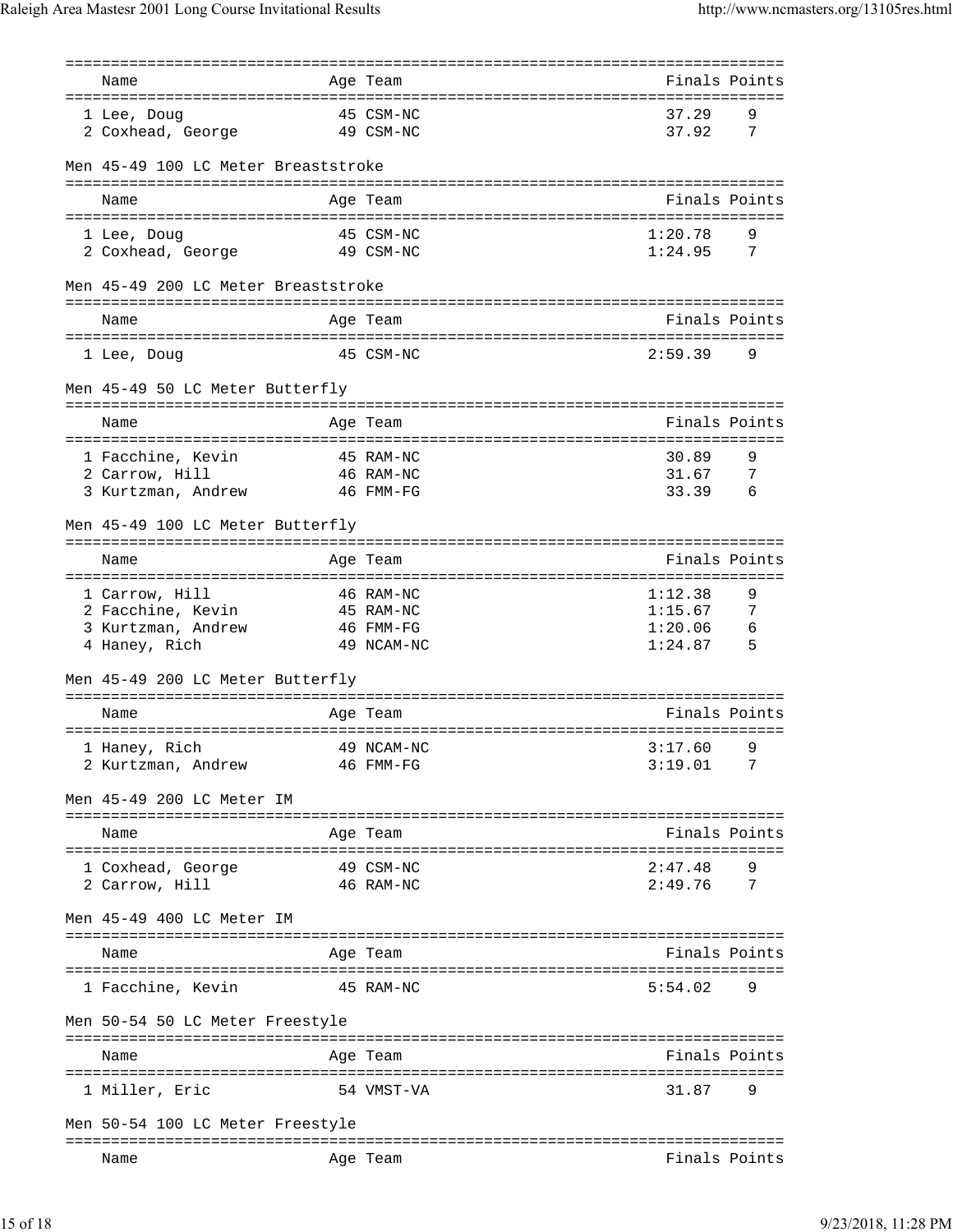| 1 Miller, Eric                              | 54 VMST-VA                                    | 1:13.51                     | 9 |
|---------------------------------------------|-----------------------------------------------|-----------------------------|---|
| 2 Atkinson, Tom<br>52 TMS-NC                |                                               | 1:28.64                     | 7 |
| Men 50-54 200 LC Meter Freestyle            |                                               |                             |   |
| Name                                        | Age Team                                      | Finals Points               |   |
| 1 Atkinson, Tom                             | 52 TMS-NC                                     | 3:17.16                     | 9 |
| Men 50-54 50 LC Meter Backstroke            |                                               |                             |   |
| Name<br>=================================== | Age Team<br>--------------------------------- | Finals Points               |   |
| 1 Miller, Eric                              | 54 VMST-VA                                    | 41.17                       | 9 |
| Men 50-54 50 LC Meter Butterfly             |                                               |                             |   |
| Name                                        | Age Team                                      | Finals Points               |   |
| 1 Miller, Eric                              | 54 VMST-VA                                    | 34.95                       | 9 |
| 2 Atkinson, Tom                             | 52 TMS-NC                                     | 36.86                       | 7 |
| Men 50-54 100 LC Meter Butterfly            |                                               |                             |   |
| Name                                        | ==============================<br>Age Team    | Finals Points               |   |
| 1 Atkinson, Tom                             | 52 TMS-NC                                     | ================<br>1:36.23 | 9 |
| Men 60-64 50 LC Meter Freestyle             |                                               |                             |   |
| Name                                        | Age Team                                      | Finals Points               |   |
| 1 Clark, Jerry                              | 64 CSM-NC                                     | 30.37                       | 9 |
| Men 60-64 100 LC Meter Freestyle            |                                               |                             |   |
| Name                                        | Age Team                                      | Finals Points               |   |
| 1 Clark, Jerry                              | 64 CSM-NC                                     | 1:09.35                     | 9 |
| Men 60-64 200 LC Meter Freestyle            | :=========                                    |                             |   |
| Name                                        | Age Team                                      | Finals Points               |   |
| 1 Clark, Jerry                              | 64 CSM-NC                                     | 2:36.94                     | 9 |
| Men 60-64 400 LC Meter Freestyle            |                                               |                             |   |
|                                             |                                               |                             |   |
| Name                                        | Age Team                                      | Finals Points               |   |
| 1 Clark, Jerry                              | 64 CSM-NC                                     | 5:54.31                     | 9 |
| Men 60-64 50 LC Meter Breaststroke          |                                               |                             |   |
| Name                                        | Age Team                                      | Finals Points               |   |
|                                             |                                               |                             |   |
| 1 Clark, Jerry                              | 64 CSM-NC                                     | 45.44                       | 9 |
| Men 65-69 100 LC Meter Freestyle            |                                               |                             |   |
| Name                                        | Age Team                                      | Finals Points               |   |
| 1 Canterbury, Kirk                          | 65 CSM-NC                                     | 1:23.25                     |   |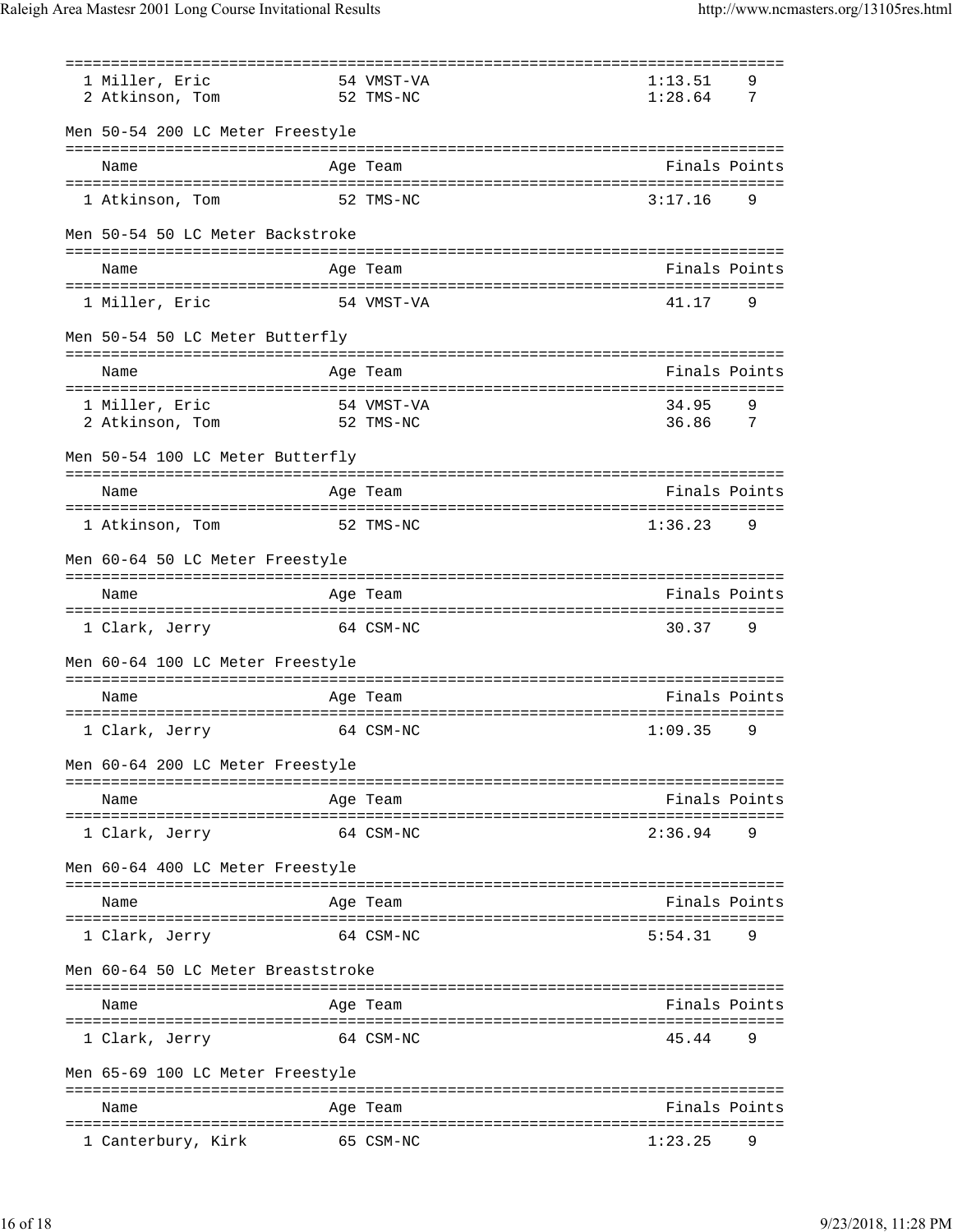| Men 65-69 200 LC Meter Freestyle                                                                       |                           |       |                                                                        |         |               |
|--------------------------------------------------------------------------------------------------------|---------------------------|-------|------------------------------------------------------------------------|---------|---------------|
| Name                                                                                                   | Age Team                  |       | ---------------------------------                                      |         | Finals Points |
| 1 Canterbury, Kirk                                                                                     | 65 CSM-NC                 |       |                                                                        | 2:58.79 | 9             |
| Men 65-69 100 LC Meter Backstroke                                                                      |                           |       |                                                                        |         |               |
| Name                                                                                                   | Age Team                  |       |                                                                        |         | Finals Points |
| 1 Canterbury, Kirk                                                                                     | 65 CSM-NC                 |       |                                                                        | 1:37.39 | 9             |
| Men 65-69 200 LC Meter Backstroke                                                                      |                           |       |                                                                        |         |               |
| Name                                                                                                   | Age Team                  |       |                                                                        |         | Finals Points |
| 1 Canterbury, Kirk                                                                                     | 65 CSM-NC                 |       |                                                                        | 2:28.20 | 9             |
| Men 65-69 200 LC Meter IM                                                                              |                           |       |                                                                        |         |               |
| Name                                                                                                   | Age Team                  |       |                                                                        |         | Finals Points |
| 1 Canterbury, Kirk                                                                                     | 65 CSM-NC                 |       |                                                                        | 3:44.76 | 9             |
| Mixed 100-119 200 LC Meter Freestyle Relay                                                             |                           |       |                                                                        |         |               |
| Team                                                                                                   |                           |       |                                                                        |         | Finals Points |
| 1 Raleigh Area Masters-NC<br>1) Desorbo, Todd 24<br>3) Watson, Edison 25                               | י ס י                     |       | 2) Govan, Patrick 26<br>4) Allen, Scott 30                             | 2:03.35 | 18            |
| 2 Raleigh Area Masters-NC<br>1) Tello, Adrienne 27<br>3) Andrews, Megan 20                             | ' A '                     |       | 2) Springer, Margie 40<br>4) Duval, Michelle 32                        | 2:17.16 | 14            |
| Mixed 120-159 200 LC Meter Freestyle Relay                                                             |                           |       |                                                                        |         |               |
| Team                                                                                                   |                           |       |                                                                        |         | Finals Points |
| 1 North Carolina Aquatic Masters-NC<br>1) Williams, Heidi 32                                           |                           | ' A ' | 2) Porco, Filippo 24                                                   | 2:02.67 | 18            |
| 3) Verno, Rafaello 27<br>2 North Carolina Aquatic Masters-NC<br>1) Barry, Alan 38<br>3) Tucker, Jim 41 |                           | 'B'   | 4) Geiss, Angelique 36<br>2) Kotliar, Michael 40<br>4) Deaner, Hugh 40 | 2:08.47 | 14            |
| 3 Raleigh Area Masters-NC<br>1) Eckert, Sharon 23<br>3) Stott, Kim 42                                  | ' B'                      |       | 2) Shamlin, David 36<br>4) Hickley, Scott 41                           | 2:13.55 | 12            |
| Mixed 120-159 400 LC Meter Freestyle Relay                                                             |                           |       |                                                                        |         |               |
| Team                                                                                                   |                           |       |                                                                        |         | Finals Points |
| 1 Raleigh Area Masters-NC<br>1) Desorbo, Todd 24                                                       | ' A '                     |       | 2) Watson, Edison 25                                                   | 4:25.62 | 18            |
| 3) Govan, Patrick 26<br>2 North Carolina Aquatic Masters-NC<br>1) Verno, Rafaello 27                   |                           | 'A'   | 4) Allen, Scott 30<br>2) Kotliar, Michael 40                           | 4:34.25 | 14            |
| 3) Williams, Heidi 32<br>3 Raleigh Area Masters-NC<br>1) Springer, Margie 40                           | $^{\prime}$ C $^{\prime}$ |       | 4) Sullivan, Liz 27<br>2) Hickley, Scott 41                            | 4:55.33 | 12            |
| 3) Stott, Kim 42<br>4 Raleigh Area Masters-NC<br>1) Andrews, Megan 20                                  | ' B '                     |       | 4) Shamlin, David 36<br>2) Tello, Adrienne 27                          | 4:56.43 | 10            |
| 3) Eckert, Sharon 23                                                                                   |                           |       | 4) Duval, Michelle 32                                                  |         |               |